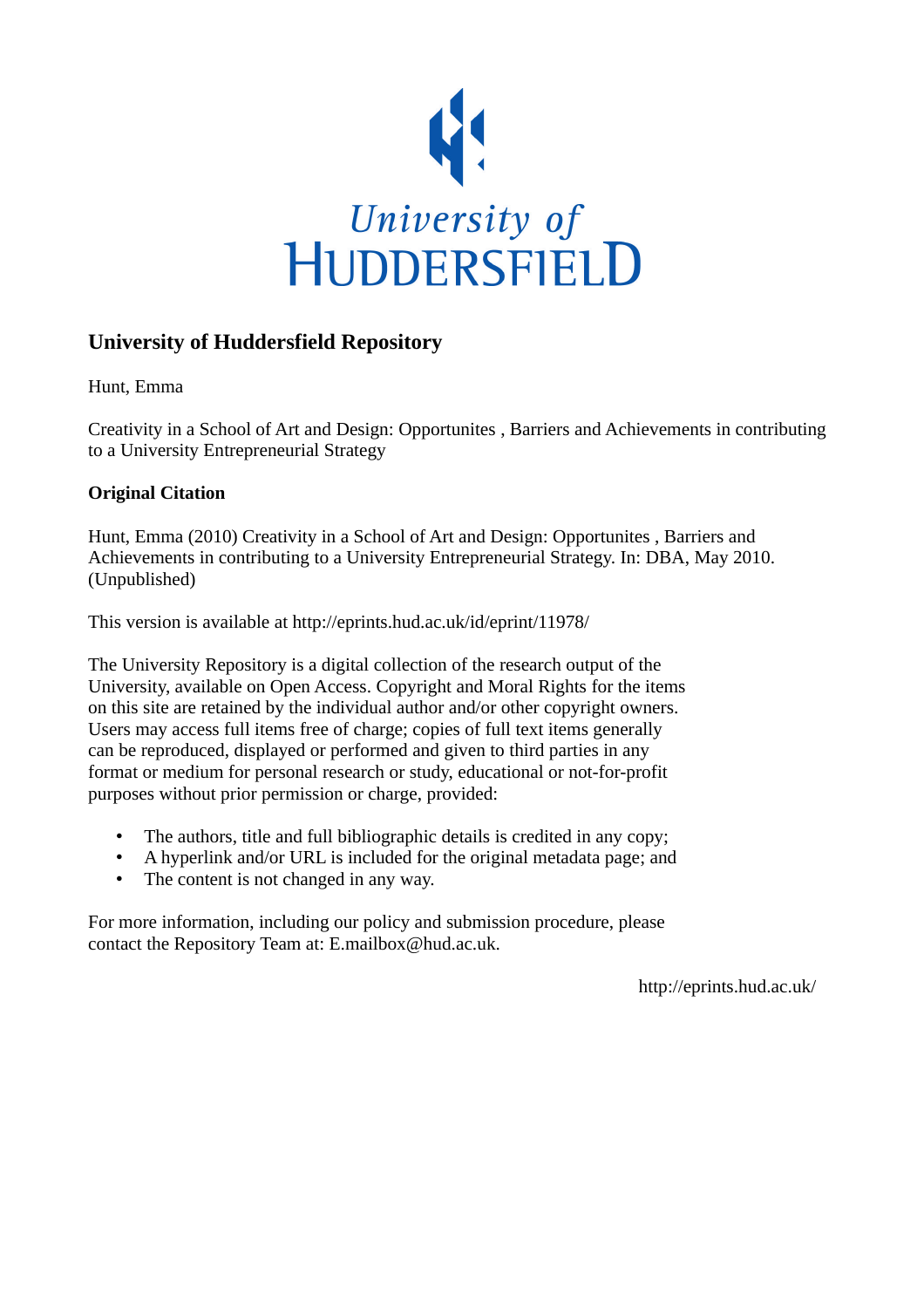# **Creativity in a School of Art and Design: Opportunities, Barriers, and Achievements in contributing to a University Entrepreneurial strategy.**

### **Introduction**

'Creativity is the currency of our time and it has no boundaries' is the mission statement of the School of Art, Design and Architecture at the University of Huddersfield. It is a statement introduced three years ago to demonstrate the School's commitment to the role of creativity, innovation and enterprise that would foster the next generation of creative practitioners and their role in supporting the UKs creative industries. However, it is apparent that the increasingly challenging and competitive environment in which Universities operate can be brought into sharp focus by looking closely at the impact on a single subject discipline, in this case the contribution that art and design makes to the wider debate on entrepreneurial activity.

 The aim of this paper is to explore the potential contribution of art and design higher education, to the development of third stream activities and the consequent contribution to a university wide entrepreneurial strategy. It aims to provide a broader context beyond some negative connotations that entrepreneurship is largely concerned with making money. In doing so it challenges some of the generic literature on the role of an entrepreneurial university. This topic is addressed through a snap shot case study as an attempt to identify the achievements, opportunities and barriers that characterise entrepreneurial activity within an art and design school, but could potentially provide a strategic focus for the wider entrepreneurial activity of the university. This case study will be set in the context of University third mission aims to provide an engagement with society, industry and the economy.

This question is deemed important as the redistribution of public funding to universities is being concentrated potentially on non arts based subjects, such as Science, Technology, Engineering and Maths (STEM) and a perceived need to increase alternative income streams and arguably any focus on entrepreneurship that is not about money is not worth pursuing. It is therefore important to focus on the overwhelming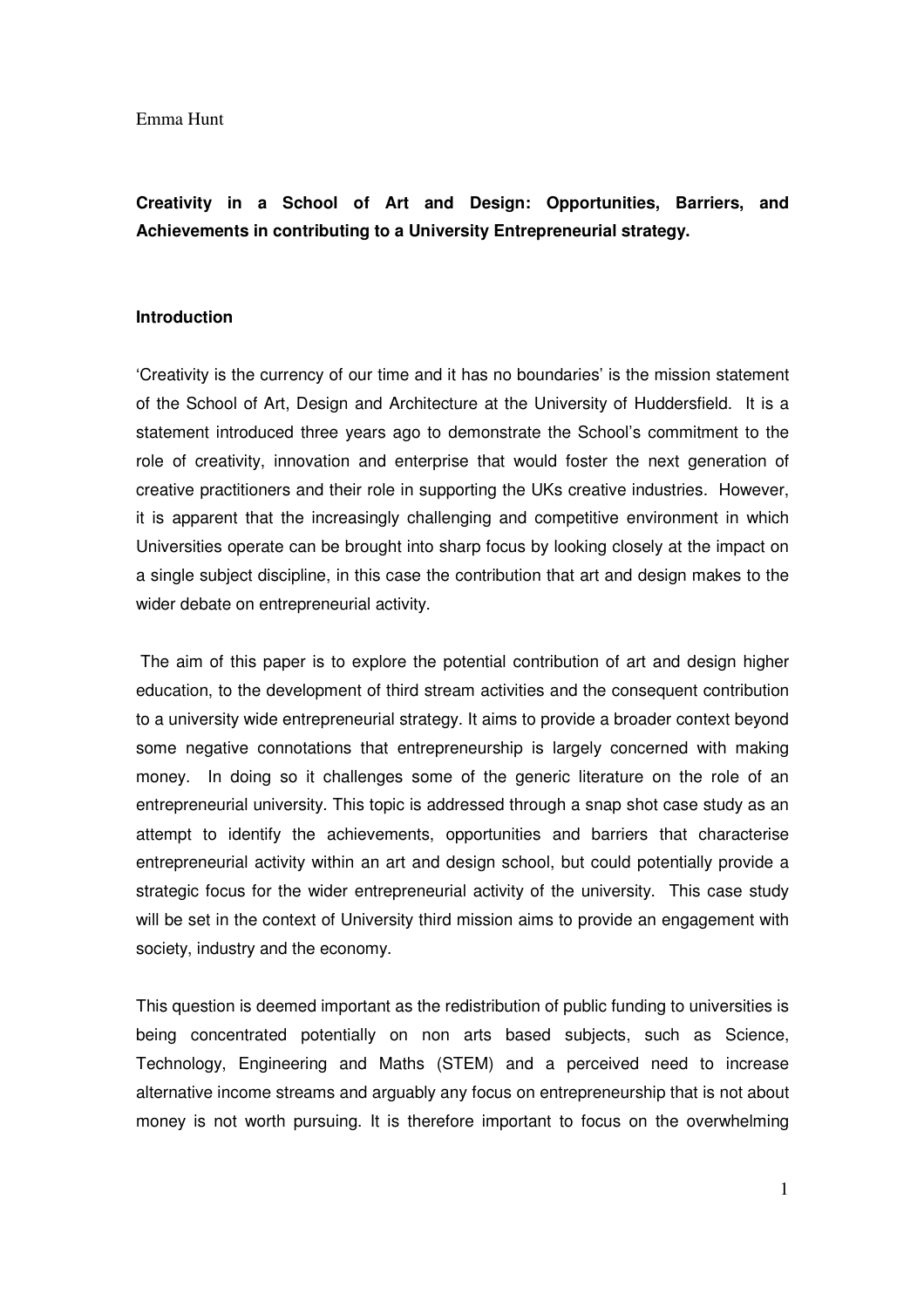contribution that arts education has on the development of the commercial value of the creative industries for the economy, but also in areas of social and cultural value. A broader understanding of the range of terminologies and contexts of entrepreneurship, through the case study approach, will therefore contribute to a growing knowledge base on the role of the creative economy. This study is potentially a building block to a thesis on aspects of new public managerialism and government policy in relation to a subject discipline within a university. My interest in the subject arises from my involvement not only as a Dean of a school of Art and Design but also as Chair of the Council for Higher Education in Art and Design ( CHEAD) and therefore the impact on government decisions on the Art and Design sector.

## **The Entrepreneurial University**

This section provides a contextual overview of the growth of the concept of entrepreneurial universities, and draws upon literature that focuses on strategic perspectives that evidence the opportunities and barriers in engaging with an entrepreneurial strategy. It also informs the evidence needed for the research design and begins to disentangle conflicting approaches and terminologies that inform the contribution art and design schools can make towards a university entrepreneurial strategy.

The rise of the concept of the entrepreneurial university has been subject to the contextualising of the role of a modern university, and the extent to which their purpose has changed. The traditional purpose of research and teaching has been under strain as globalisation, marketisation, new public management (Deem: 2001, Slaughter and Leslie: 1997, Clark: 2008) and the constraints of public funding have produced state led directives for University steering. There have been great imperatives for universities to change, as Barnett acknowledges:

"we can say that the university as such is finding a new habitus, a new location in society, a new ordering of its perceived value, and a new register of meaning and understanding across its now enlarged audience" (Barnett : 2000: 13).

These changes have included industry related research, consultancy, technology transfer, lifelong learning and continuing professional practice, international students, franchising, and commercialisation of resources (Davies: 2001) and encapsulate a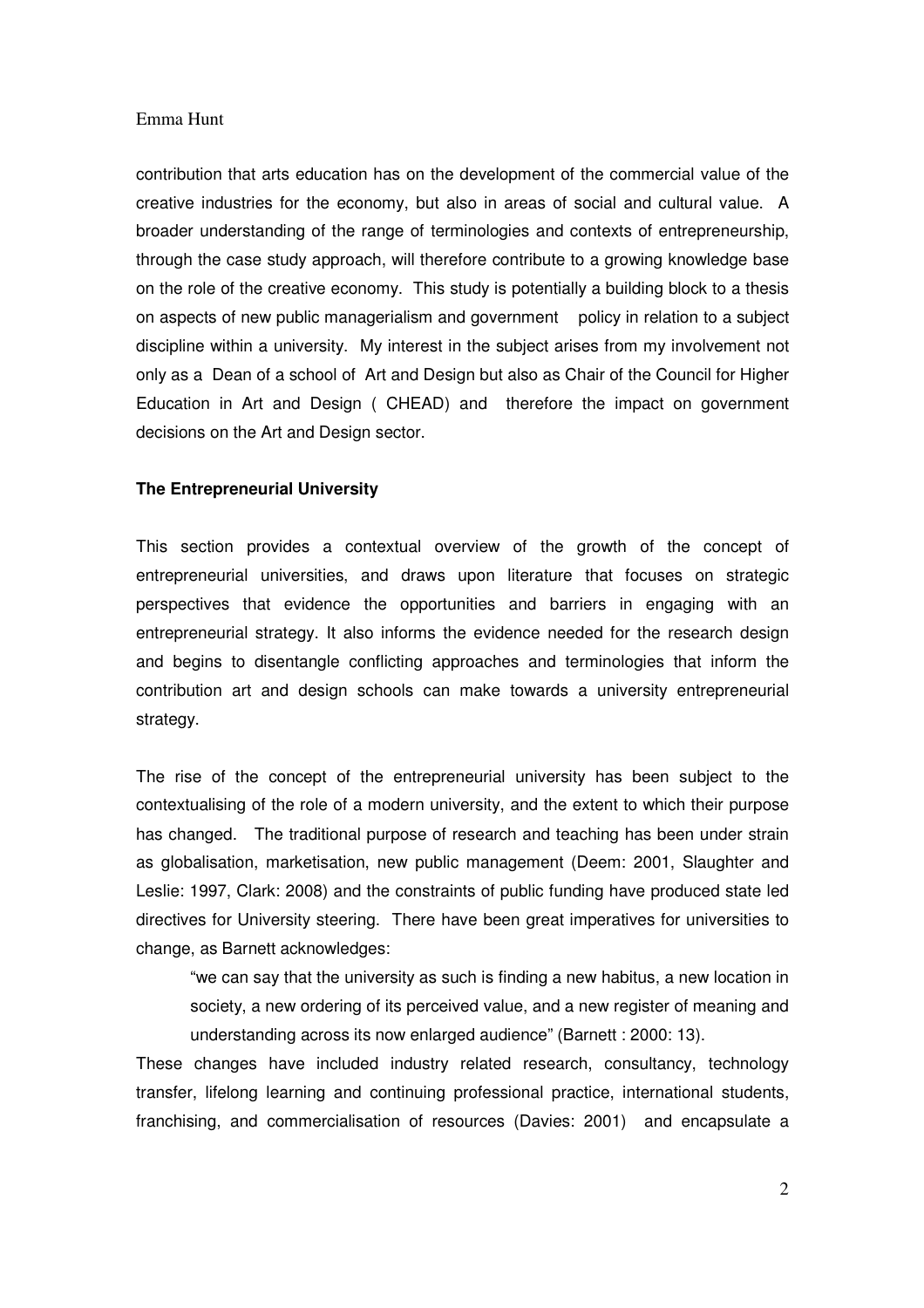focus on being entrepreneurial so as to avoid reliance on public funding. This traditional notion of an entrepreneurial university aims to provide the sector with additional and importantly new income streams. As a consequence one of the main characteristics of an entrepreneurial university, as defined in the literature, has been one purely of income generation.

Definitions of an Entrepreneurial university have changed as the phrase has penetrated and now dominates much of the discussion around managing a successful university and its perceived purpose. (Shattock: 2003) Many universities now have elements of third stream activities in their mission statements although as Shattock points out are not always entrepreneurial in their management styles, in that they often take on aspects of commercialisation but are not particularly risk takers, .(Shattock :2003) in the way that seems inherent in the creative arts disciplines. Consequently there has been recent literature that challenges how repeatedly the creative industries are forced into models of entrepreneurship, knowledge transfer and knowledge exchange, for example, that are more suitable for science and technology disciplines. (Crossick:2006) than the creative arts.

Notwithstanding this, the key literature gives reasons for transforming a university culture to an entrepreneurial one was identified by Clark ( 2008) into five constituent elements:

- 1. A strengthened steering core traditionally universities had weak ability to steer themselves and needed greater management capacity
- 2. an expanded developmental periphery the development of non academic units to reach other external groups such as outreach offices
- 3. a diversified funding base and the recognised need to find alternative funding streams from non public funds
- 4. a stimulated academic heartland departments and faculties need to become entrepreneurial to ensure a change in culture
- 5. an integrated entrepreneurial culture develop a work culture that embraces change. ( Clark :2008: 5)

These five elements provide a logical starting point to interrogate the volume of literature and provide a methodology to inform the research design.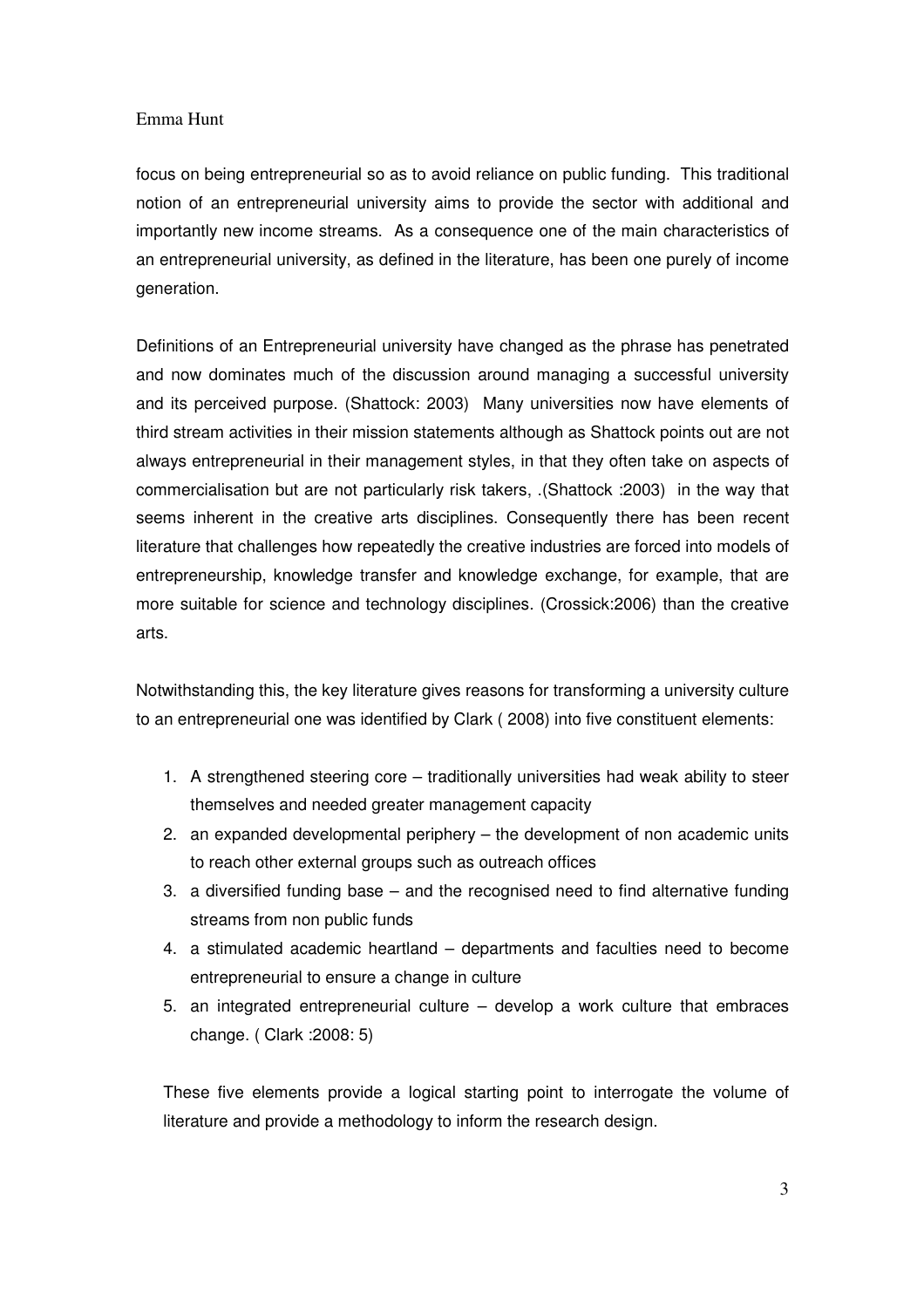1. A strengthen steering core.

Pressures on HE to be more effective and efficient led to institutions to include in their mission statements areas of entrepreneurial activity to develop additional income streams beyond state support. This led to many post 92 institutions working within high levels of competition for scarce resources, but with additional costs and as a result led to changes in the structure and management of HE.( Beecher: 2001) that included roles for externally facing staff and a new focus to the university mission. The changing role of HE added to the complexity university steering, but also the chance to revisit the purpose of a university (Maskell and Robinson :2002)

"An increasing emphasis in government policy and rhetoric on the vocational functions of HE in terms of both of its role in supplying qualified students for the professions, industry and commerce and in terms of its research function. This has meant a de-emphasising of other roles, those concerned with the general development of an individuals mind and capabilities , contributing culturally to the community of enhancing knowledge and understanding for their own sake rather than utilitarian ends" ( Beecher: 2001:5)

Thus the strengthened steering core often provides offices for research and enterprise in support of this activity and as a consequence conventionally categorises research into either blue skies or close to market (Crossick:2006) and any distinctions further supported by government policies. However " the creative industries rarely conceive of what they are doing as research, but what is going on is a very rapid and exciting generation of cutting edge ideas that is driven into rapid application by the social organisation and the value chain of the creative industries" ( Crossick: 2006) and has potential to lead to conflict of opinion or worth

## 2. A diversified funding base.

. The strengthened steering core included making use of strategic planning and management tools (Birnbaum: 2000) as a method of control and accountability in return for public funding. This in itself led to the rationale of self determination through finding alternative funding sources. Reasons for developing alternative income streams would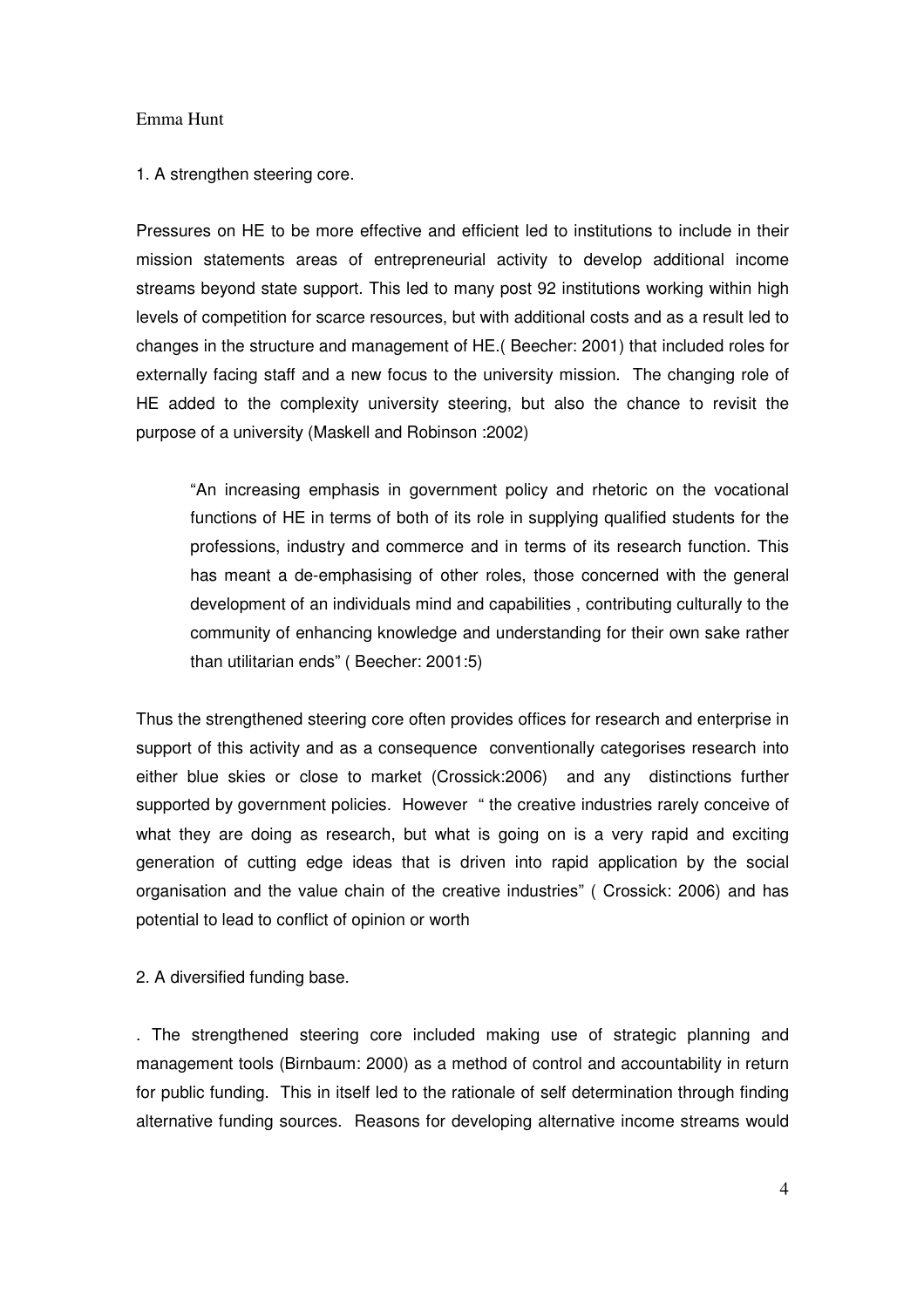be because of changes to the status quo of funding ( Davies :2001) and would include reductions in public funding, pressures to develop applied research activities, the life long learning movement and globalisation. (Davies: 2001) Similarly Gibb makes the same observations that pressures to be more enterprising tend to follow policy imperatives to commercialise research, contribute to local and economic development, and prepare students for work and continued learning. ( Gibb :1999) Later on we shall see exactly how much of this is taken on by the art and design community as activity supported by those steering HE art and design, but it does raise the question exactly how many additional income streams are brought in by these activities. Gibb also refers to the pressures on HEIs in moulding an entrepreneurial society through government action such as de-regulation, privatisation, marketisation and technology (Gibb :1999, Barnett: 2005).

The counter argument to Universities being steered towards entrepreneurialism and its contribution to economic growth is challenged by Wolf who questions whether education is the engine of economic growth and that the worldwide held belief that more education will lead to a culture of growing prosperity ( Wolf 2002) without any demonstrable evidence of this. She argues that in the process we have forgotten that education ever had any purpose other than to promote growth, whereas in the past it was recognised that there was an importance to livelihoods and success, but also more to do with the nature of good society and the intrinsic benefits to learning( Wolf: 2002) this is a view that would support the extended definitions for entrepreneurship through the achievements of creative arts education.

3. Expanded Developmental Periphery.

Clark refers to the continued expansion of entrepreneurial activity in the rise of new types of personnel working to support the university, such as the development of research offices and outreach work, Knowledge Transfer, continuing education and interdisciplinary project related work as an acknowledgement that departments alone cannot do all the things required of them. (Clark: 1998) In recent years there has been a growth in PVC roles for research and enterprise to oversee the university strategy and implementation and to clearly articulate this role and the need to generate extra funds.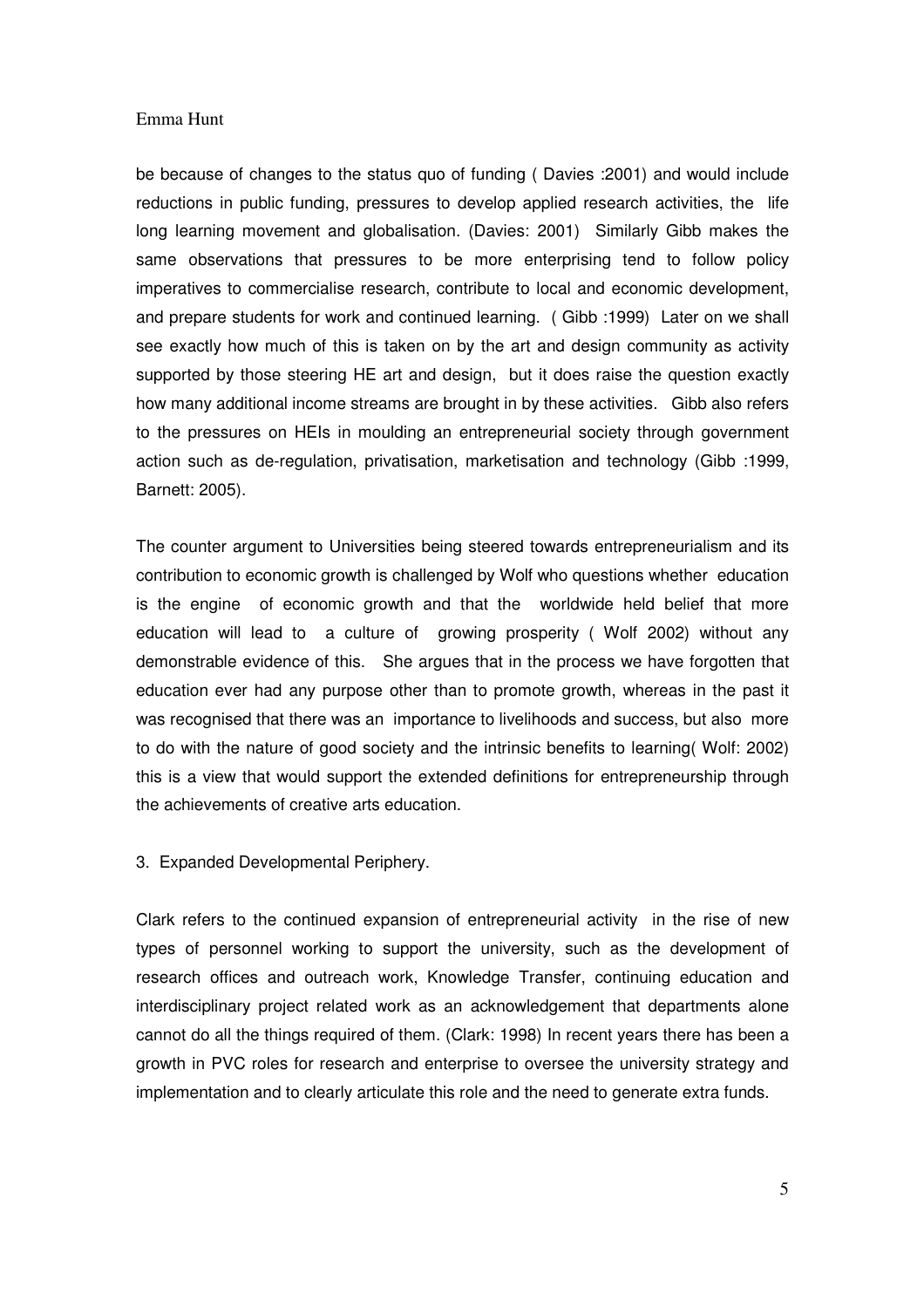Competition for diminished government funding through liaison with businesses and industry through partnerships focused on innovative product development and through the marketing of educational business services (Slaughter and Leslie: 1997) is seen as a move from basic research as a function of a university to that of entrepreneurial research. (Slaughter and Leslie: 1997) and therefore the need for expanding the types of roles to support this. There are clear examples in the literature that this model is successful for large science /engineering faculties working on applied research projects that bring in additional income as a result of entrepreneurial activity but , the challenge focuses on what is then defined as research in creative subjects and the generation of knowledge ( Crossick:2006) in creative disciplines. This begins to challenge some of the rhetoric around knowledge transfer and promotes the concept of creative conversations ( Crossick:2006) and will be picked up later in the case study.

## 4. A stimulated academic heartland

Clark argues that for entrepreneurial change to take place a department needs to be reaching strongly into the outside world and to change the belief system of the academic heartland ( Clark: 1998) For art and design academics the change in shift of culture is less contentious as they naturally develop relationships with industry and engage in the wider areas of research, innovation and graduate employability which includes enterprise and entrepreneurship, as part of their pedagogic practice , but there is still ambiguity over the role of additional income generation to the school/university.

 Some of this is by the unique contribution of practising professionals who are a major part of the delivery team and for whom a contradiction in bringing in money for themselves ( as part of their own business) or the school has been a long contested area. Deem identifies this as a problem for those in more traditional and longstanding university departments the organisational reality of everyday university life seems to suggest that for many if not most academics there has been a fundamental loss of control over work organisation and professional culture, universities have moved from being communities of scholars into workplaces( Deem: 2007). Whereas, it could be argued for an art and design community the workplace and practice falls very naturally into the academic heartland, or as Davies says is largely because of localised pockets of inspiration and initiative. ( Davies :2001)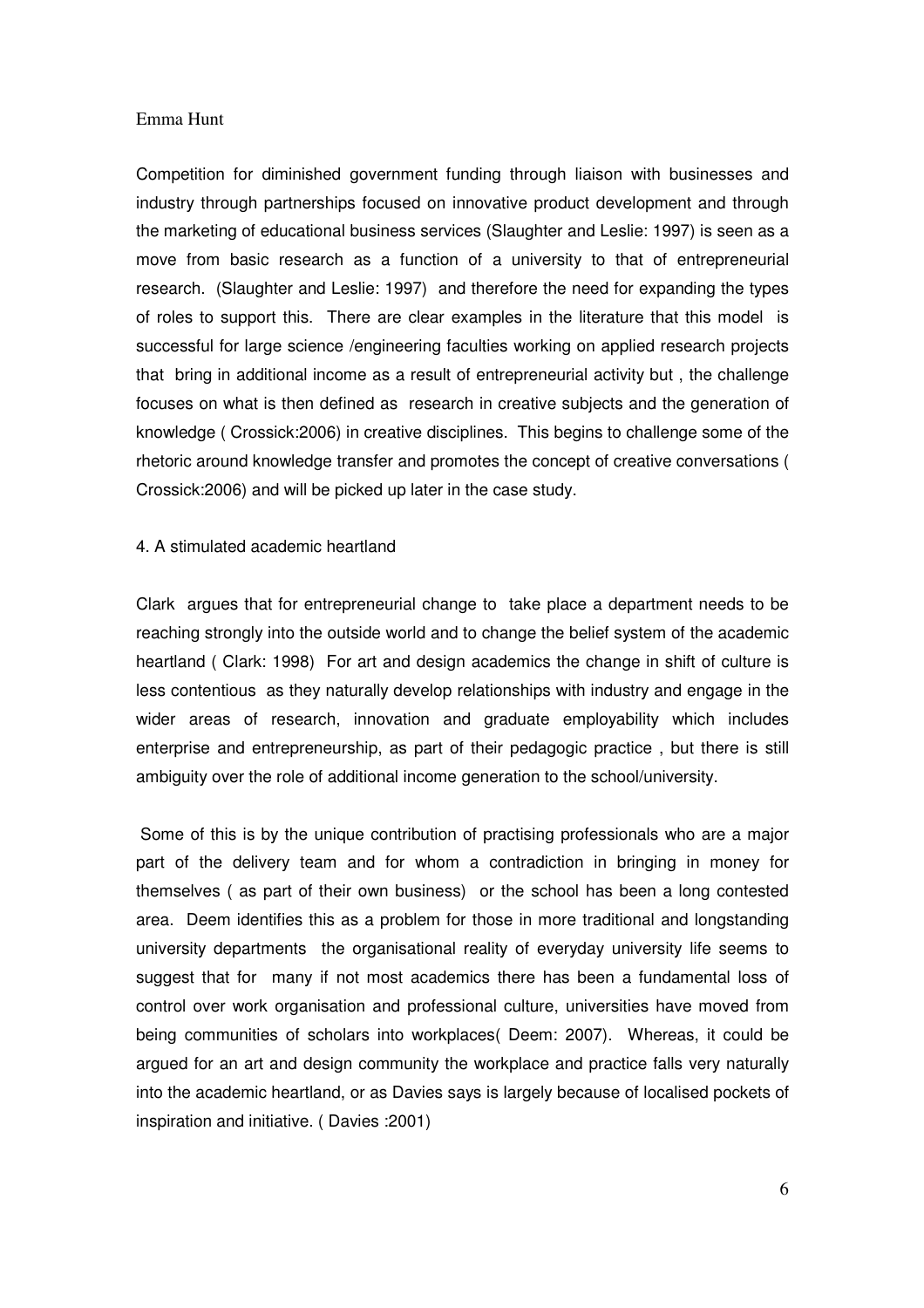Further debates over where the entrepreneurial concept is taught falls into the section on the academic heartland. (CHEAD:2006) Traditionally this was seen as the territory of business schools which emphasised new venture creation, business growth, business planning and traditional functional areas of management. But recently criticism has suggested that business schools are regarded as weak in developing pedagogies and practices that stimulate entrepreneurial attributes and values and also weak in providing real insights into entrepreneurial life. They do not allow for practice of entrepreneurial behaviours, or illustrate ways in which enterprise can be embedded into the curriculum that demonstrate imagination, flexibility and adaptability and risk taking ( Gibb: 1999 , Bartholomew :2006, Ball 2010 ,)Many of the characteristics that are found to be common amongst entrepreneurs are shared by creative graduates as demonstrated in the QAA art and design subject benchmark :-

"Self management skills in managing workloads and meeting deadlines, accommodate change and uncertainty, analyse information and experiences, benefit from critical judgments of others, apply interpersonal and social skills to interact with others, communicate ideas and information in visual, oral and written forms, present work and ideas to their audiences …The capacity to be creative, an aesthetic sensibility, intellectual enquiry, and team working…. appreciation of diversity, conduct research, reflect on ones own learning capacity to work independently..." (QAA 2008)

Gibb describes the need for other disciplines to become the 'opportunity seeking core' and engage in the ownership of entrepreneurial paradigm across the university and eventually become instruments for change in organisation and culture ( Gibb:1999)

Davies suggests that the academic heartland's contribution and potential can be located in a two by two matrix (Davies: 2001) and forms part of the analysis of the case study. The matrix is a method by which the performance and potential of a unit or school can be measured and if necessary encouraged. This diagrammatic form is useful in identifying exactly how individual academic areas can contribute to the integrated entrepreneurial culture, and what the barriers might be in reaching that potential. Davies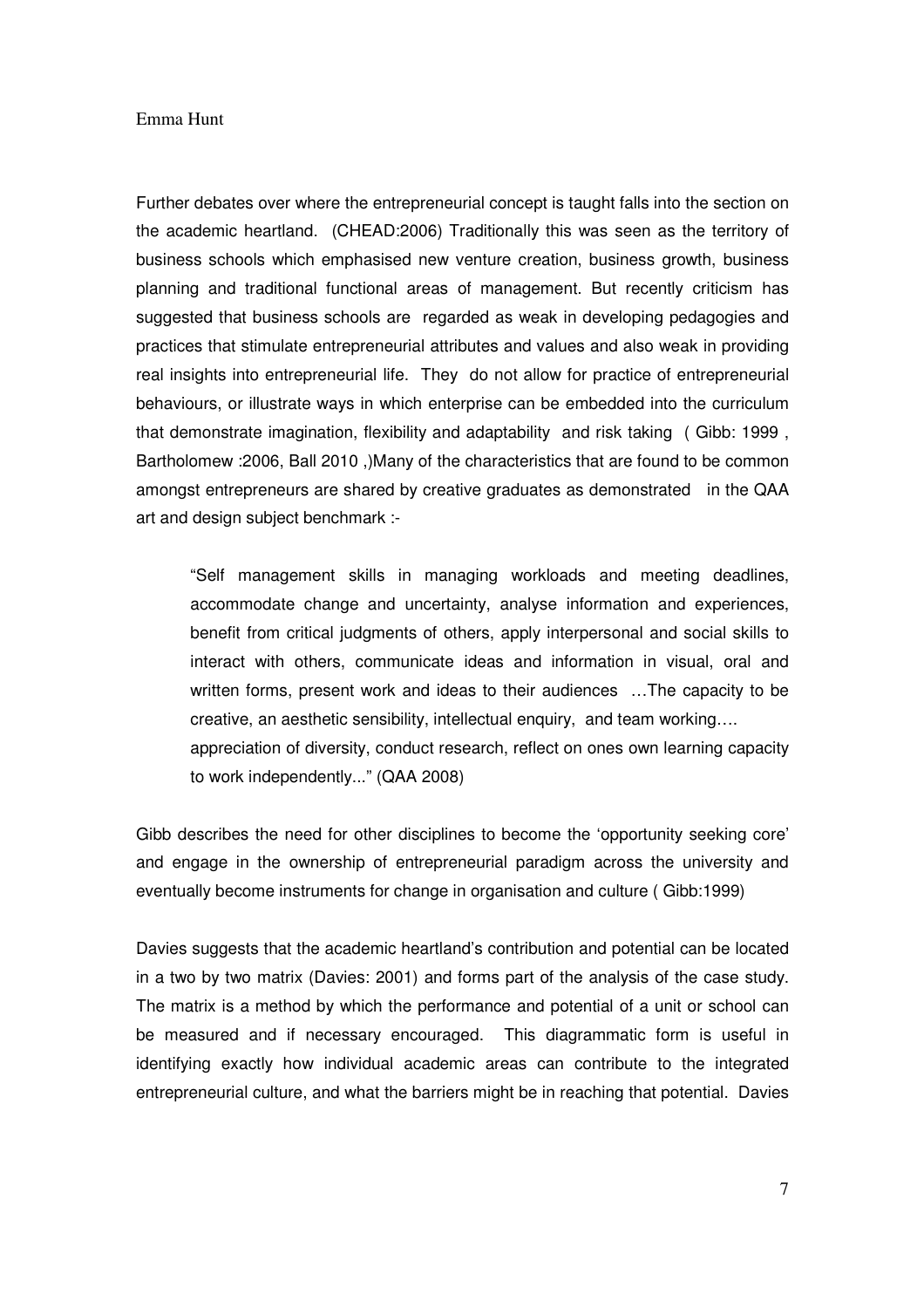lists a few, such as academic leadership, staff capacity, and time but fails to note some of the success factors. ( Davies :2001) these will be picked up in the case study.



## 5. An integrated entrepreneurial culture

Entrepreneurial cultures develop over time either through direct leadership or from the ground up (Davies: 2001) and critically whether this is an appropriate method for ensuring the right result is not touched upon. The slow transformation of some institutions might lie in the entrenched nature of the disciplines and tribes of academics ( Beecher: 2001) with strong cultures rooted in strong practices ( Clark: 1998) the literature suggests that there are barriers to becoming entrepreneurial that lie in the organisation and traditions , and the structures and layers of authority. ( Shattock:2003)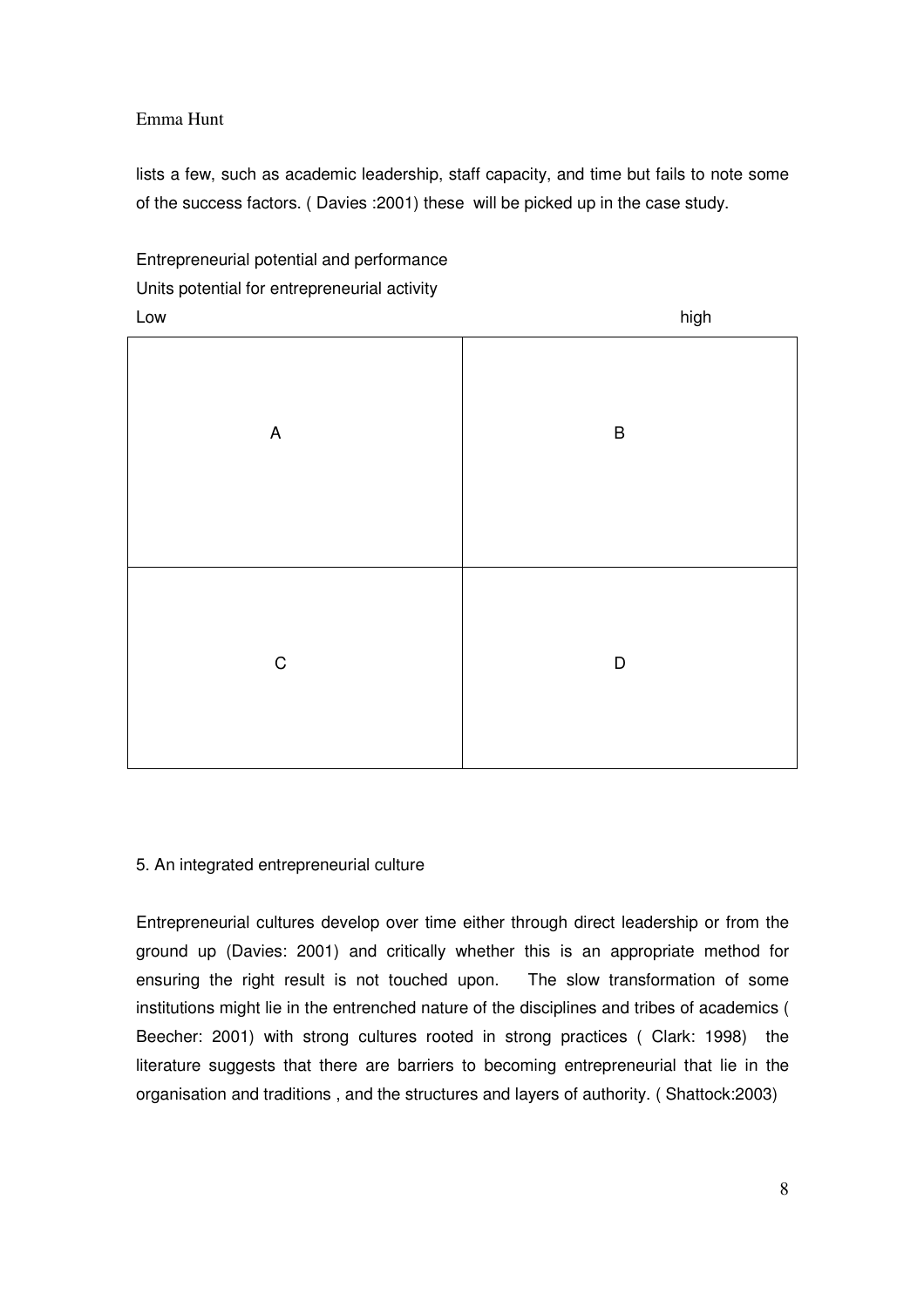Embedding the entrepreneurial culture extends to the student body and there is an increasing pressure for them to display the personal, organisational and social capacity associated with entrepreneurship, often from their own initiatives. (Gibb :1999) The University of Bath News page ( UoB 22/2/10) stated that some students had opened a 'shop' for a day selling Krispy Kreem donuts, which warranted a comment from theVC: 'Our students are the academic elite and this week just proves they are enterprising elite too' (Breakwell :2010)

Public frustration as to what a university does and how well they are prepared for the job market led to many HE funded initiatives to kick start an entrepreneurial culture amongst staff and students, these included: Technology transfer partnerships such as KTPs and funding by the Higher Education Innovation Fund, regional and local engagement with regional development associations, graduate aspirations for business start ups and incubation units, and target enterprise in specific industries such as in the bio sciences.

Entrepreneurialism in Higher Education has generally focused on the ability of STEM subjects to commercialise their research activities, and this is seen within the context of how an entrepreneurial university should be steered and developed. However the trust of my argument is that this focus is now outdated and fails to support some of the important contributions that art and design schools within universities can make to the overarching entrepreneurial strategies. In this next section I present contemporary developments around the creative industries as an equally important economic area for consideration and how art and design schools contribute to such developments.

## **Art and Design Schools in the Context of the Creative Industries**

The last ten years has seen the rise and importance of a phenomena known as the creative industries ( Florida:2005) and faculties of higher education in the visual and performing arts, design and media have been able to rebrand their activities to fit in with these developments. It is an international and global industry where many countries have supported the rhetoric that the creative industries were the new super economic power when the manufacturing and service industries went into decline. ( Florida: 2005,) In the UK, the rise of art and design schools to support industry and the economy goes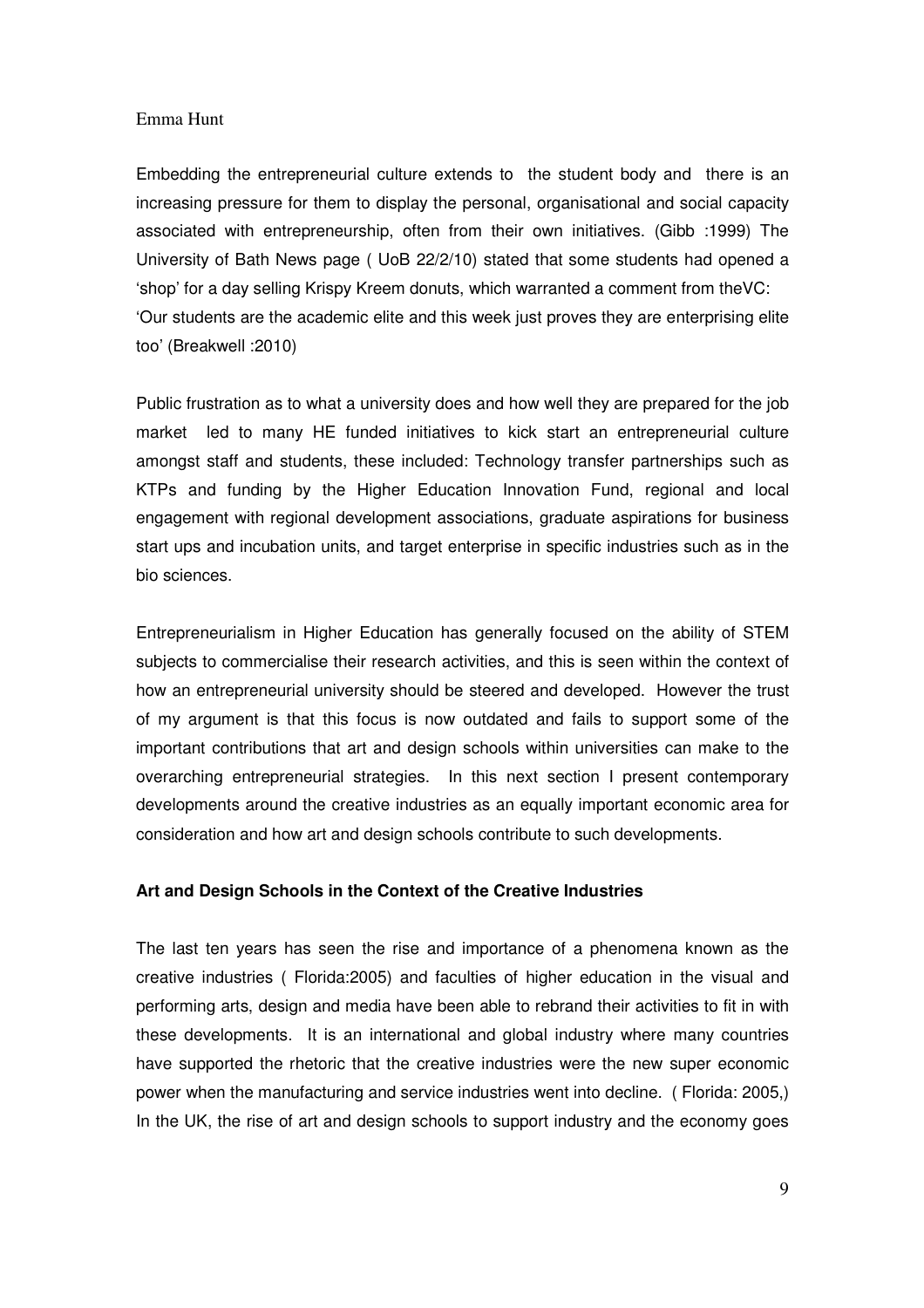back to the mid Victorian times when there was clear government support to provide training in the 'useful' arts as direct support of innovation, design, drawing and creativity to provide competitive advantage in the manufacture of goods and services. Thus industry supported learning is a common feature of art and design pedagogy.

 The education select committee of 1835 provided the pathway to the development of many of the municipal art schools in the UK. The 1960s saw the professionalization of arts education and the first degrees were introduced, gradually the merger of the local arts schools with the polytechnics in the 1970s gave rise to the new universities when the binary system was removed in the 1990s. This quick and simplistic historical overview is important to this study as many of the features of an art and design pedagogy have their historical precedents in working with and for industry, which at times is at odds with the traditional notion of what a university was or is for. This distinction is a benefit and a hindrance when faculties of art and design find themselves embroiled in the debates around enterprise, innovation and entrepreneurial activity and employability in the current climate.

Recently the introduction of a new government department : The Department for Culture, Media and Sport (DCMS) set about defining the creative industries and ensuring its focused support to the economy.

"The creative industries are those industries that are based on individual creativity, skill and talent. They are also those that have the potential to create wealth and jobs through developing intellectual property" (DCMS website 2005 document)

 DCMS shares the responsibility for the creative industries with the Department for Business, Innovation and Skills (BIS) which has as its mission to:

"build a dynamic and competitive UK economy by creating the conditions for business success, promoting innovation, enterprise and science and giving everyone the skills and opportunities to succeed. To achieve this we will foster world class universities and promote an open global economy " ( BIS 14/2/2010 website)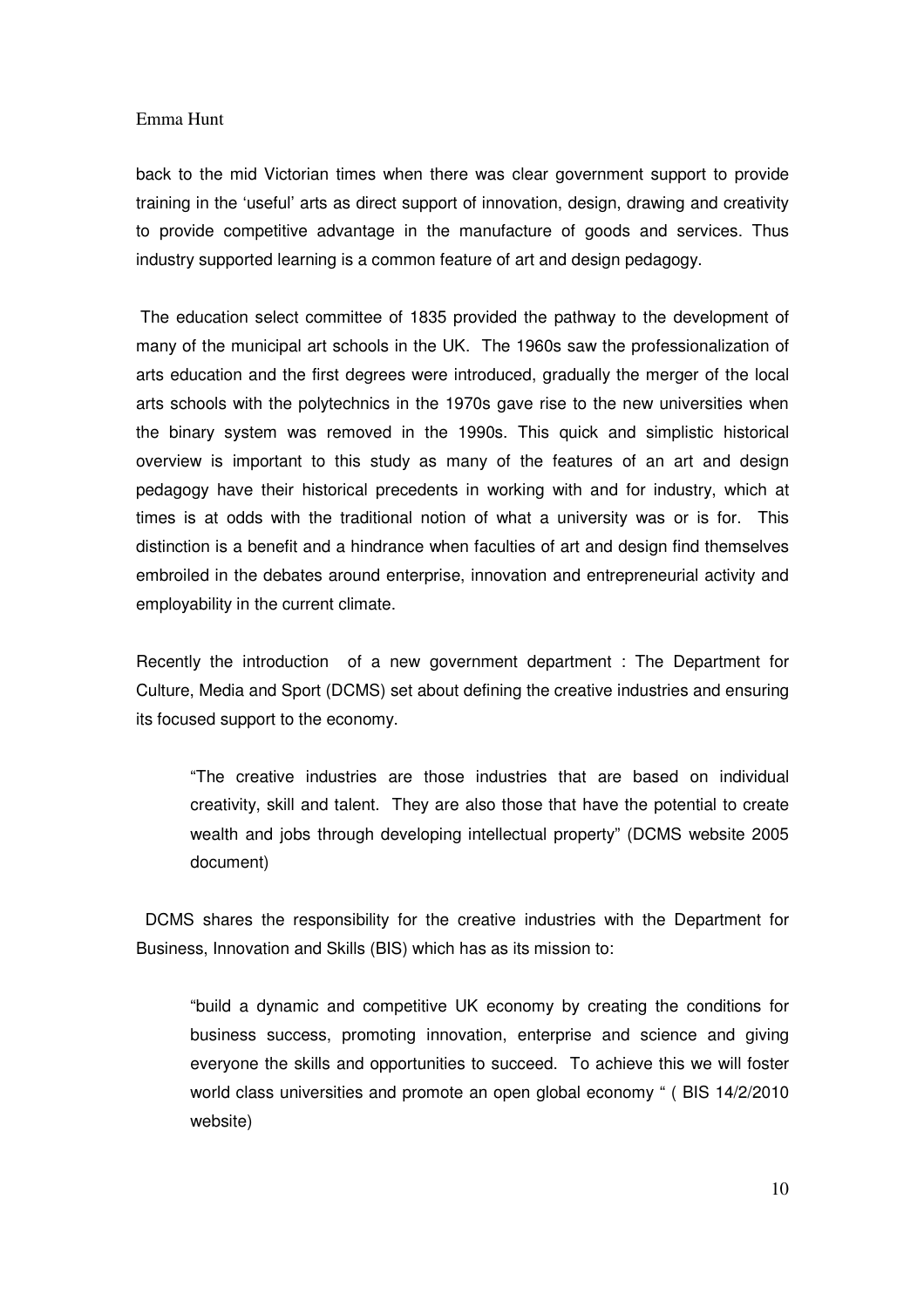Often quoted statistics demonstrate that the creative industries are a success story for Britain:

 "The creative industries together contribute a Gross Added value (GVA) of 6.4% to the UK economy in 2006 and grew by an average of 4% per annum between 1997 and 2006, which compares to an average of 3& for the whole economy over this period. In 2007, total revenue across the creative industries amounted to some £67.5bn" ( TSB Creative Industries Technology Strategy 2009-2012)

Statistics such as these, give the UK's creative industries a position they are the only world leading sector left in the UK. This has had huge impact on Universities all keen to demonstrate their particular contribution but also recognising that this position is under threat ( UUK campaign activity Creative Economy Programme research 2010) from the fast growing super powers such as China.

It is within this context that I wish to explore the question outlined to demonstrate the possible contributions from Art and Design Higher Education within an entrepreneurial strategy of a university to the wider social and economic implications. I will now turn to the case study and begin by discussing why the case study is an appropriate method for analysis and how it reflects the characteristics of an entrepreneurial university.

### **The Research Approach**

The case study approach is seen to be appropriate to this context as it can demonstrate real live issues that are of interest to those working in the higher education sector. The School of Art, Design and Architecture has over 2500 students studying a range of undergraduate, postgraduate and research degrees. It is part of a large multi discipline post 1992 university that has 24,000 students and has its history based on the need to develop vocational education to support the growing textile and engineering industries of the day. The University is ambitious for itself and its students and as such has a clear strategy for its advancement of research led teaching and learning. Through its mission the University clearly states that it will undertake work that traditionally fulfils mode 1 and 2 but also third mission in outreach work.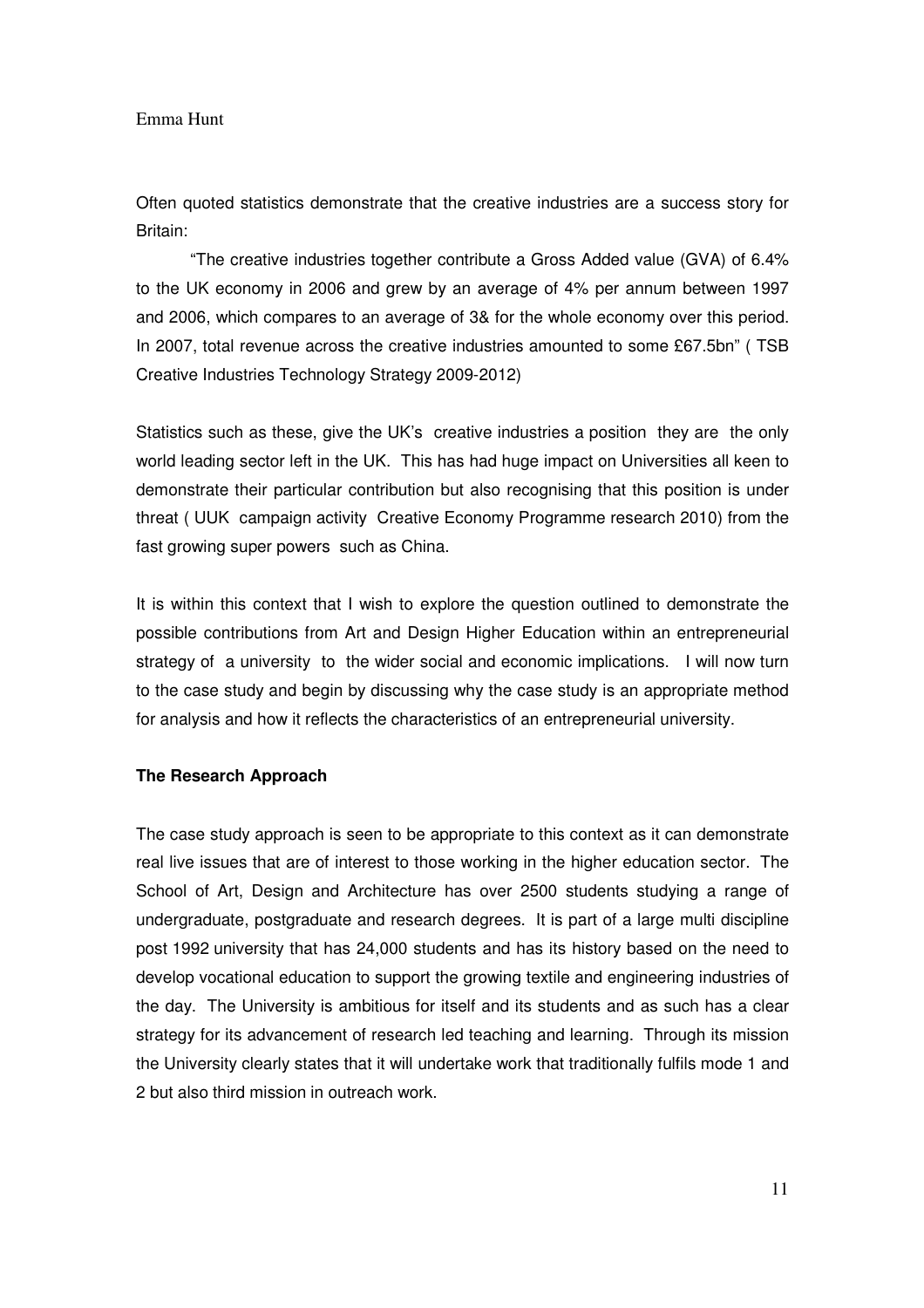" Our Mission : To deliver an accessible and inspirational learning experience, to undertake pioneering research and professional practice, and to engage fully with employers and the community" ( University of Huddersfield : 2009)

Whilst this case study is within a bounded context ( Creswell: 2007) the setting and context will use multiple sources of information to inform the case. These will include my own observations as a researcher practitioner as the Dean of the School, detailed interviews with key members of the school senior management team, which included the Head of Department of Art, Head of Department of Design, and Head of Department of Architecture and 3D studies. I am the Heads of Department immediate line manager and therefore tried to act in a facilitation role rather than an external interviewer role. This was largely successful in contributing to a useful discussion but may have prevented some real critical comments, although I felt the information was useful and forthcoming.

I used documents that are readily available in the school and of which myself and the SMT had been co – authors alongside other University internal documents The main reference documents were the school research and enterprise strategy, and the school teaching and learning strategy. I also used a newly published report on the future of creative graduates, (Ball 2010) which is a longitudinal survey of creative graduate destinations in which Huddersfield students took part.

The aim of the case is to understand the problem identified in greater depth, and to show different perspectives on the issue, and to provide powerful evidence of the issues involved and potential recommendations for lessons learnt from the school for the wider university strategy. In considering the case study approach I realize that it might not be seen as rigorous as other research methods, but this does allow a particular set of circumstances to be reviewed in context and to consider the implications and in that respect the research case study approach is deemed appropriate.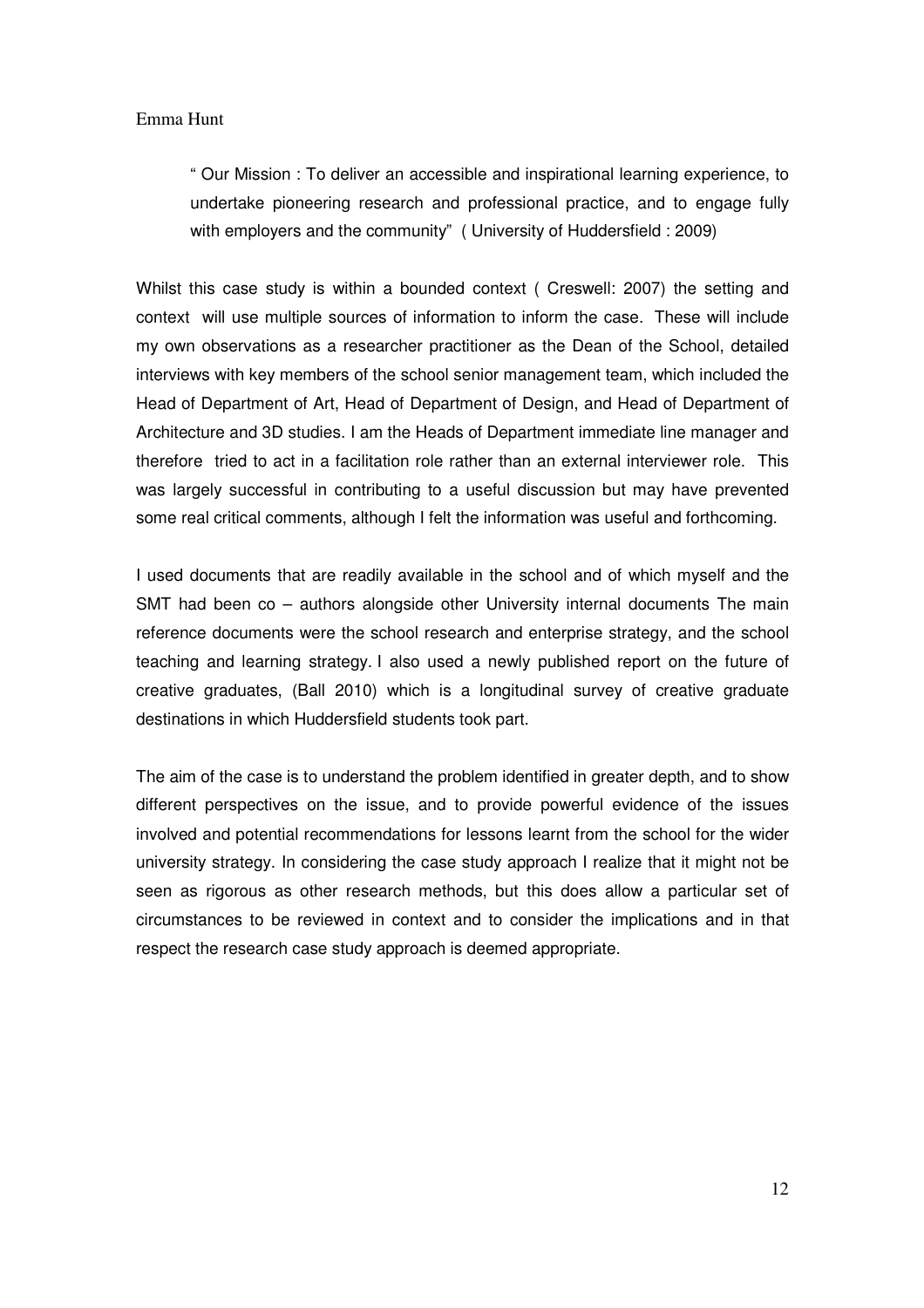# **Entrepreneurialism at the University of Huddersfield and the School of Art, Design and Architecture.**

Huddersfield has a long history in supporting training as a direct response to local industry, so it could be argued that this view of the external world is deep rooted and not a new attempt to join the entrepreneurial university as the latest management fad. In 1825 the art school began training in the 'useful' arts to support the textile industry. Specific and explicit education was developed in conjunction with employers to ensure a steady and well trained workforce. Again in this regard a characteristic of government policy and the entrepreneurial university to provide a suitably qualified workforce has been part of the fabric of the university. Only in more recent times since the decline of the textile, chemical and engineering industries that supported the mainstay of Huddersfield employment has the university had to become more adaptable in what it provides and how it supports the local and regional economy. A key part of this was the establishment, using mainly European funding, was to create Huddersfield as the first 'creative' Town. This is part was a direct response to the growing rise in small creative industries and the inspiration idea to provide one of the first SME hubs to support incubation in the town's Media Centre.

The university has a range of good practice examples that supports the creative industries and the more recent blurring of boundaries between disciplines that allows innovation and creativity to become more mainstream (Hunt :2007) In the school of Art, Design and Architecture there has been an attempt to characterise the key attributes of graduates. These include, inter alia, innovation and risk taking in relation to creativity, the concept of the artist/designer as a leader, to be ideas driven: ideas that are linked to commercial contexts and to be excited by exchange of ideas. ( ADA: 2006) . The next section of the paper moves to an analysis of the school using the findings of the literature review.

In my analysis of the Schools documents I found examples of the school providing the environment in which Clark refers to as the 'Academic Heartland' for entrepreneurial activities to flourish. The School's Research and Enterprise strategy is the document which highlights the contribution the school makes to the overarching university strategy, within it the main aim of the school strategy is that staffs become research active and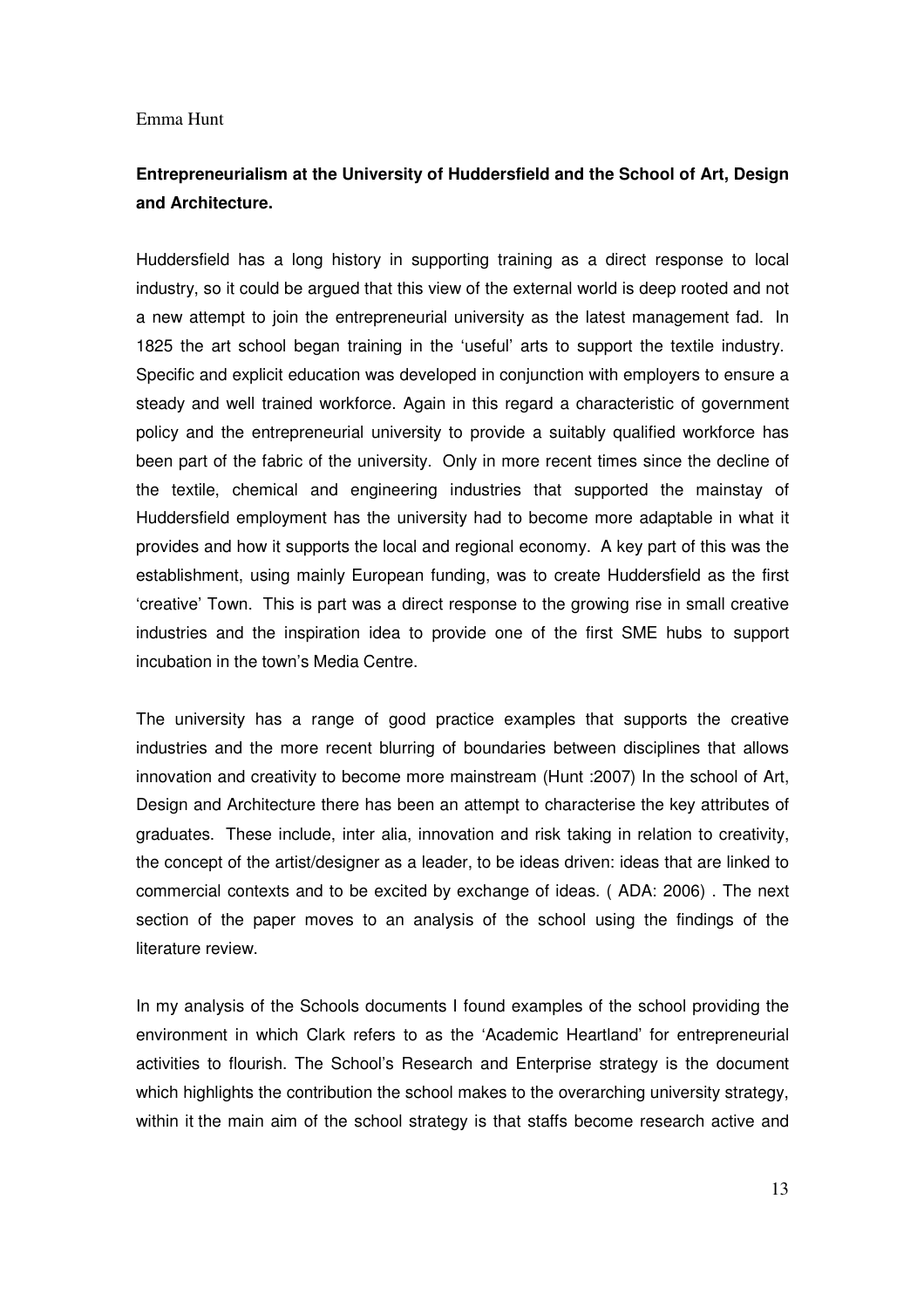maintain high quality scholarship, research and enterprise activity, and that students are included in the research and enterprise culture of the school. Within the strategy is a subset of aims which includes: "Enterprise and knowledge transfer:

- Engaged in generating ideas and transfer of subject knowledge to help creative industries, cultural production, public and voluntary sectors
- Engaged in generating ideas and transfer of subject knowledge to help businesses become more competitive through collaborative partnerships with the university
- Engaged in projects that generate business and economic benefits initiating SMEs to established business (ADA :2009)

A document such as this is key in providing the momentum for staff to engage in the entrepreneurial culture of the school and to ensure it meets the Key Performance Indicators that run alongside the strategy. It can be seen from this approach that the main emphasis is driven by a top down approach and fulfils many of the usual criteria found in the definition of an entrepreneurial university – the steering core as defined by Clark. Similarly Clarks ' diversified funding base' is also evident as there are targets for KTPs, Income generating activities such as full cost short courses for lifelong learning or employer up skilling, continuing professional practice and commercial research and development, and reconfirms the emphasis on making money as a key attribute.

However within the school document is also the clearly articulated cross reference to the teaching and learning strategy and the implications for the academic 'DNA' of a creative academic practitioner creating a wider and more appropriate role for the creative arts as Crossick identifies. The structures that support the strategy are seen as key in the school to maximize the creative practice and teaching of each academic. For example the Head of Department for Art, is also the school director for graduate education and director for research. Whilst this seemingly complex role is invested in one person it is important that the school does not artificially separate out the activities that drive its culture and the creative environment that it generates. This structure is similarly reproduced by the Head of Department for Design who also takes the cross school lead in teaching and learning. Both report directly to the Dean so the management and leadership functions are facilitated at the highest levels.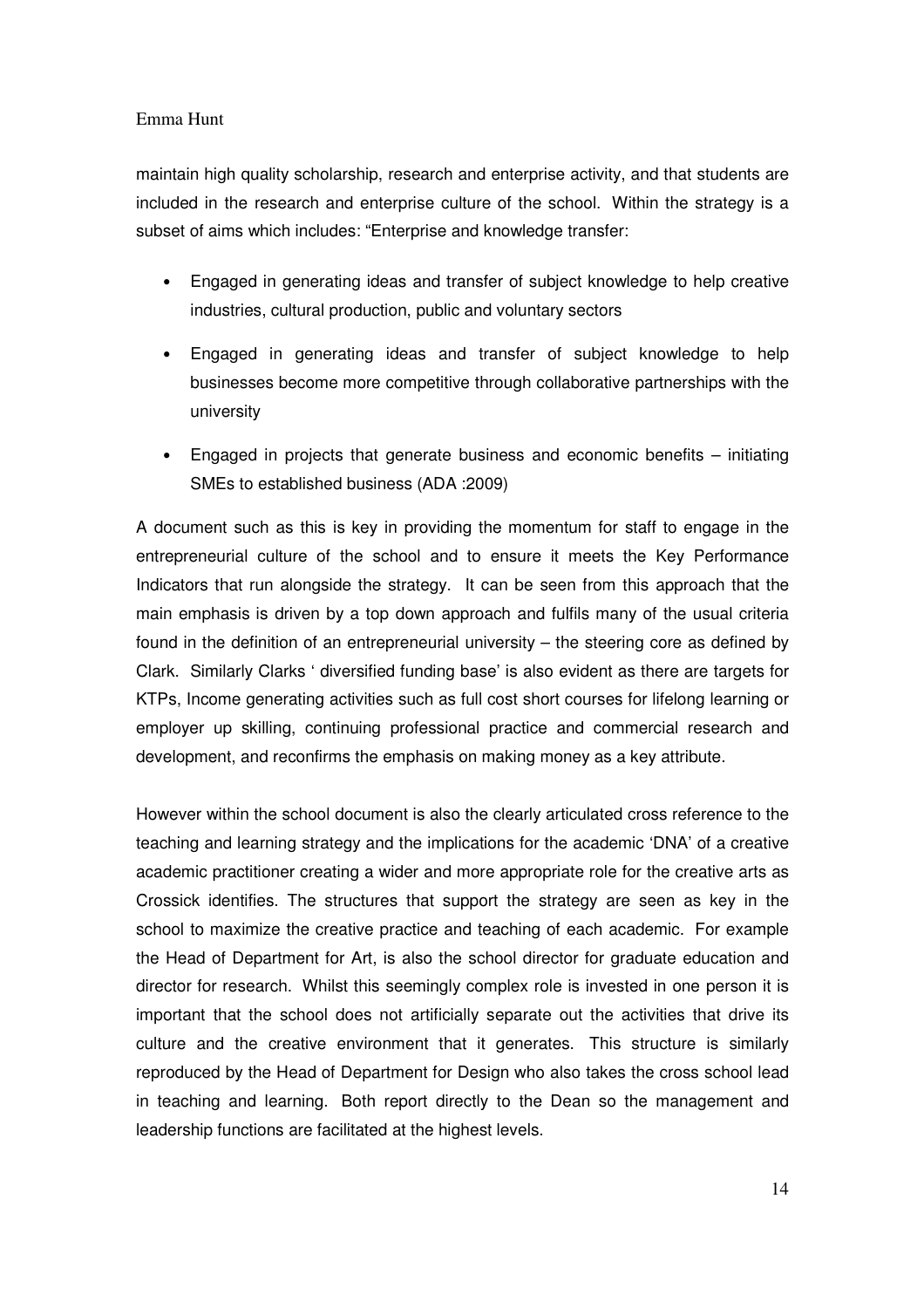The focus of ' an integrated entrepreneurial culture ' as Clark defines it is found in the school Teaching and Learning Strategy also reflects the contribution the school makes to the university strategy and again is closely aligned to the research and enterprise strategy. The focus is very much on the development of a creative environment that will embrace change. The focus however is on students and their capacity to engage in employer led initiatives such as competitions, community and volunteering work, work based learning, show case events and exhibitions, alternative placement years and sandwich years in industry. Partnerships are also important either with industry and employers, cultural institutions, and lifelong learning networks, HEIF initiatives. And as part of this aim the school aims to offer every student some form of work based learning in support of the employability agenda. This is important as a key feature in expanding the definition of entrepreneurship to move beyond money and to include students and their contribution to an entrepreneurial university

Additional targets and aims are for staff within the school in that they are all engaged in both professional and research contexts and are 'active in appropriate professional practice, research and enterprise, evidence by minimum standards and outputs' ( ADA 2009) This phrase directly reflects the aim of the university to have target driven ambitions, and supports the context that many entrepreneurial universities find themselves in as a result of accountability and the new public management emphasis, that Deem and others refer to. In support of the case there is much in the way of current documentation that evidences the role of entrepreneurship and enterprise within the school.

A third area of the case study was to look at employability and how Huddersfield University fared in this respect. It replicates the 'expanded development periphery' that Clark refers to, with the engagement of staff specifically appointed in the school to support enterprise, work placements and employability agendas. This all being seen by the school as part of the research and enterprise strategy. The University careers staff and the school placement officer were part of the team that supported the Huddersfield contribution to a major national survey on creative graduate destinations. This documentation is important in providing evidence for student led entrepreneurial education that supports further employability and the future for a creative economy as a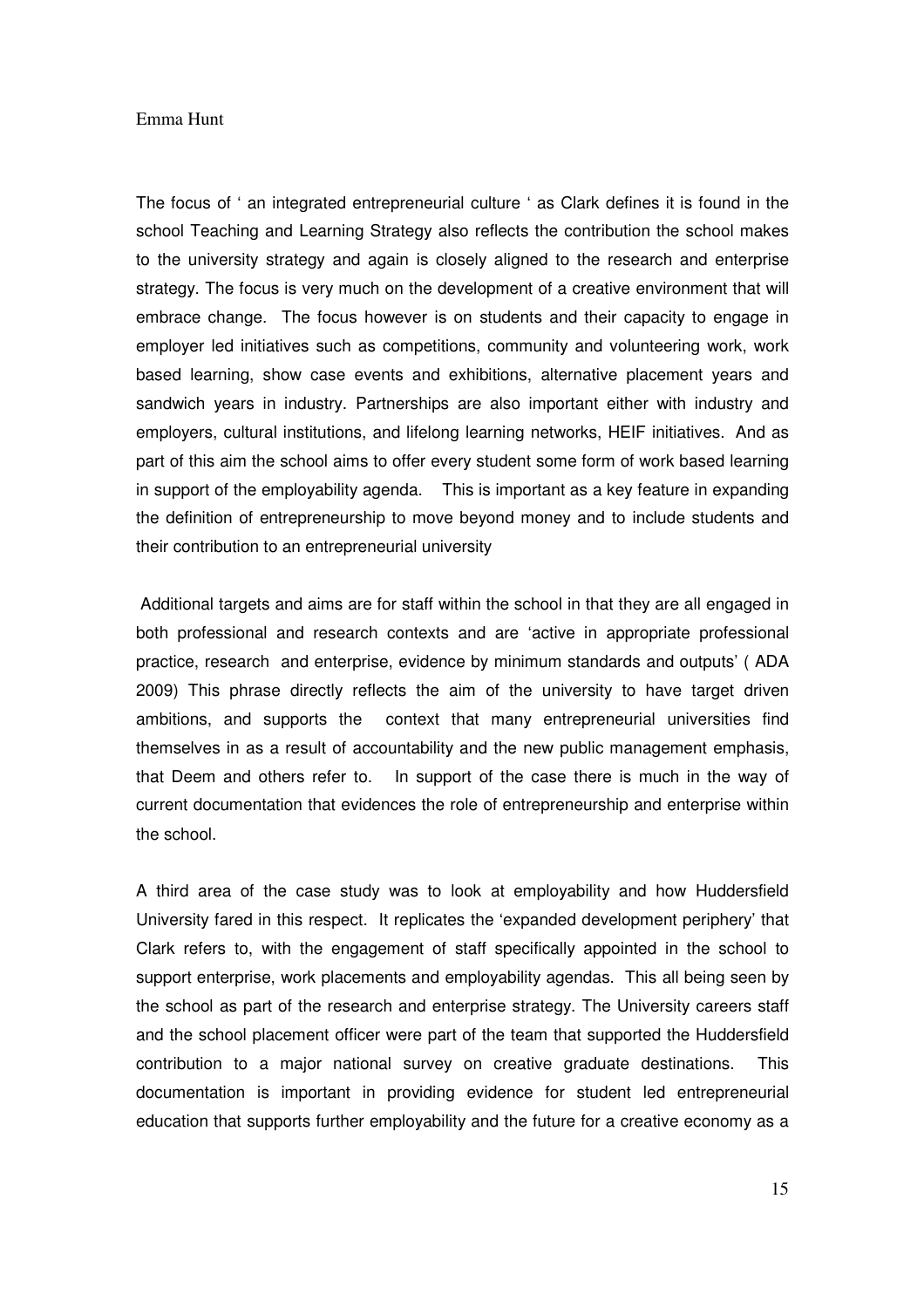way of engaging in a new definition of a entrepreneurial university. Creative Graduates: Creative Futures ( (Ball L, 2010) is a major longitudinal survey of the early career patterns of graduates in art ,design and crafts subjects qualifying in 2002, 2003, 2004 and from 26 higher education institutions. Huddersfield took part in this survey which demonstrates the value of a creative education and is one of the first studies to provide evidence of synergy between HE and growth in the creative industries. The findings demonstrated graduates generic capability for wider roles, their adaptability and a multi tracking approach to working often combining work with personal development. The study shows direct comparison to the characteristics of an entrepreneurial education and environment and as Gibb would point out how these link to the changing patterns of society. The Huddersfield data demonstrates above national average responses to the clear pedagogical aims identified in the R&E and T&L strategies: for example the usefulness of work placement experience, the preparation for work and the area of work in relation to the degree. (see appendix one for details)

This demonstrates an active engagement by the school within the new wider definition of an entrepreneurial university . However, nationally the key issue hightlighted was that students demonstrated a contradiction of the assumed reliability of the art and design pedagogy in providing the right entrepreneurial skills. Whilst it is felt these are implicit in the curriculum they need ot be more explicit in the minds of the students.

Using the focus of Clarks ' strengthened steering core' as a basis of school level steering I interviewed four key members of the schools SMT ( out of a potential six) which provided valuable insights into the perceptions of an entrepreneurial university, its meanings and how, if at all the school responds to such a concept, and how it steers itself. The semi structured interviews were carried out in the context of the knowledge and understanding of the school strategies, its history and ambitions and the wider understanding of a creative education, being developed within the larger scope of a university such as Huddersfield. (Interviews held between January and February 2010)

There was generally an understanding that the implicit nature of pedagogy of an art and design curriculum led to work with either creative businesses or the application of creativity to another business sector. It was felt that this in itself was invaluable but not really understood by the students or the university as it is not explicitly marked as such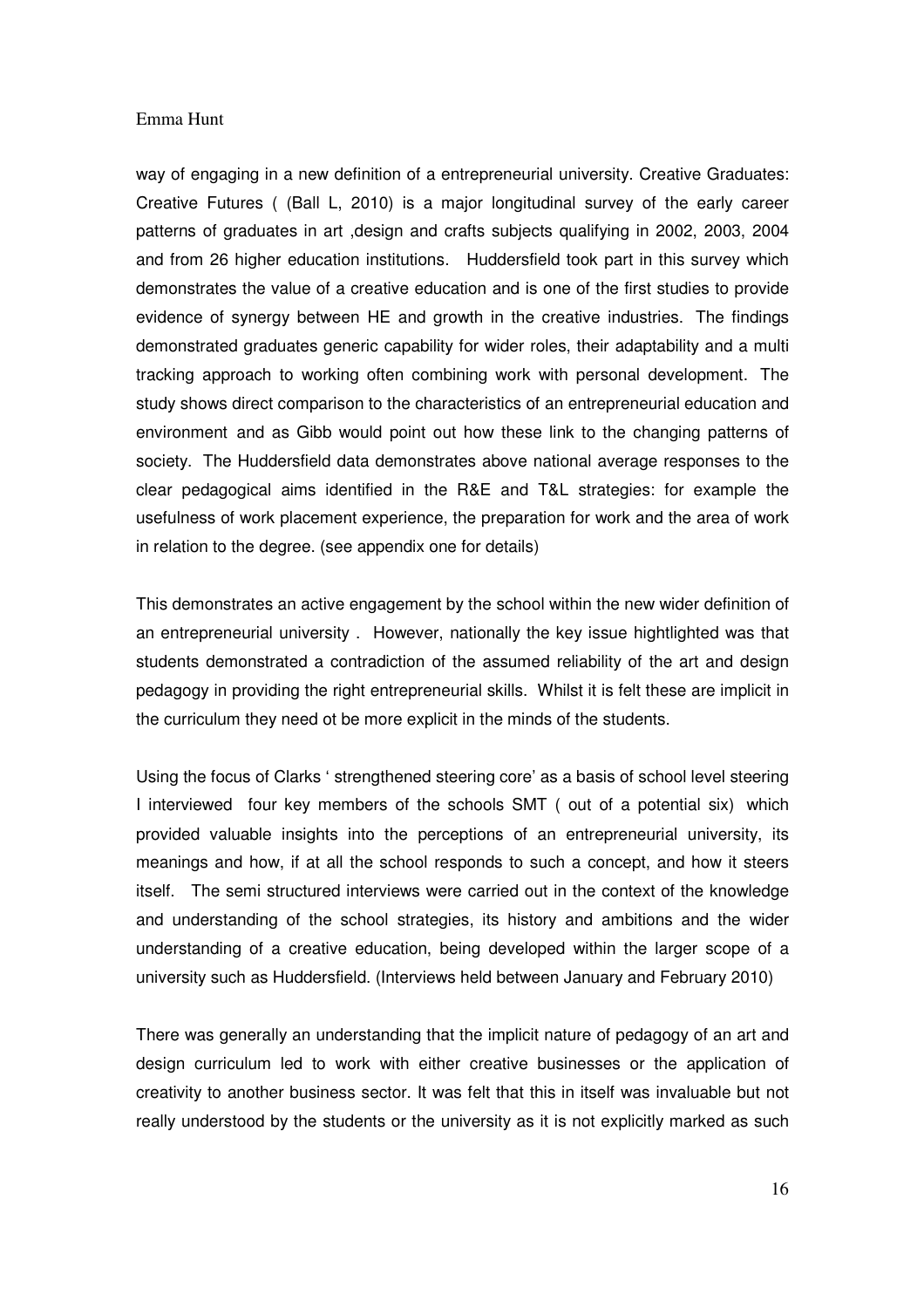within the curriculum. It was felt by one HOD that the university did not make the links between research and innovation, the formal and informal knowledge transfer mechanisms that take place in creative subjects and how this approach might be adapted by other schools in attempting to meet their targets for research and enterprise. However it was noted the lack of money in creative disciplines either in employment or research bids and contracts was always going to be a hindrance in the university adopting the pedagogy in the school, but he did note the importance of projects in maintaining external profiles. Some of the interviewees felt that their discipline was not taken as seriously in the research area as other disciplines in the university that seemingly had a greater profile due to the ability to attract larger sums of money. This confirms the literature view that staff think the main purpose is to bring in additional funding.

There was also a general concern that the range of employability skills, despite being clearly articulated in several places, entrepreneurship and enterprise amongst students and staff was not as prominent as it could be. Plenty of examples of students setting up their own businesses and case study profiles were available but this did not really feature as much as it could do within the staff culture. There was a need to embed the culture of enterprise within the academic staff and to make the link to research activity clearer. It was also noted that in the current climate there is a need to work with local employers to keep the prospects of graduates open and also help the economy. There was a real heartfelt problem identified, as it has been nationally, with the rise of unpaid internships that might not do either the graduate or the economy any real benefit. It should be noted that unpaid internships are common in the creative sector but as Ball indicates in the CGCF report identified the lack of take up from those from poorer families who could not fund such opportunities. This highlights an issue around potentially widening access to HE but limiting or constraining access to the labour market . An entrepreneurial university and school need to be conscious of this in planning curriculum activities as mainstream and to support the social and cultural elements of an entrepreneurial university.

HODs identified several barriers to continuing entrepreneurial activity within the school, which has been exasperated by the current economic climate but ironically potentially an opportunity to move beyond public funding. The main barrier was seen as time – time to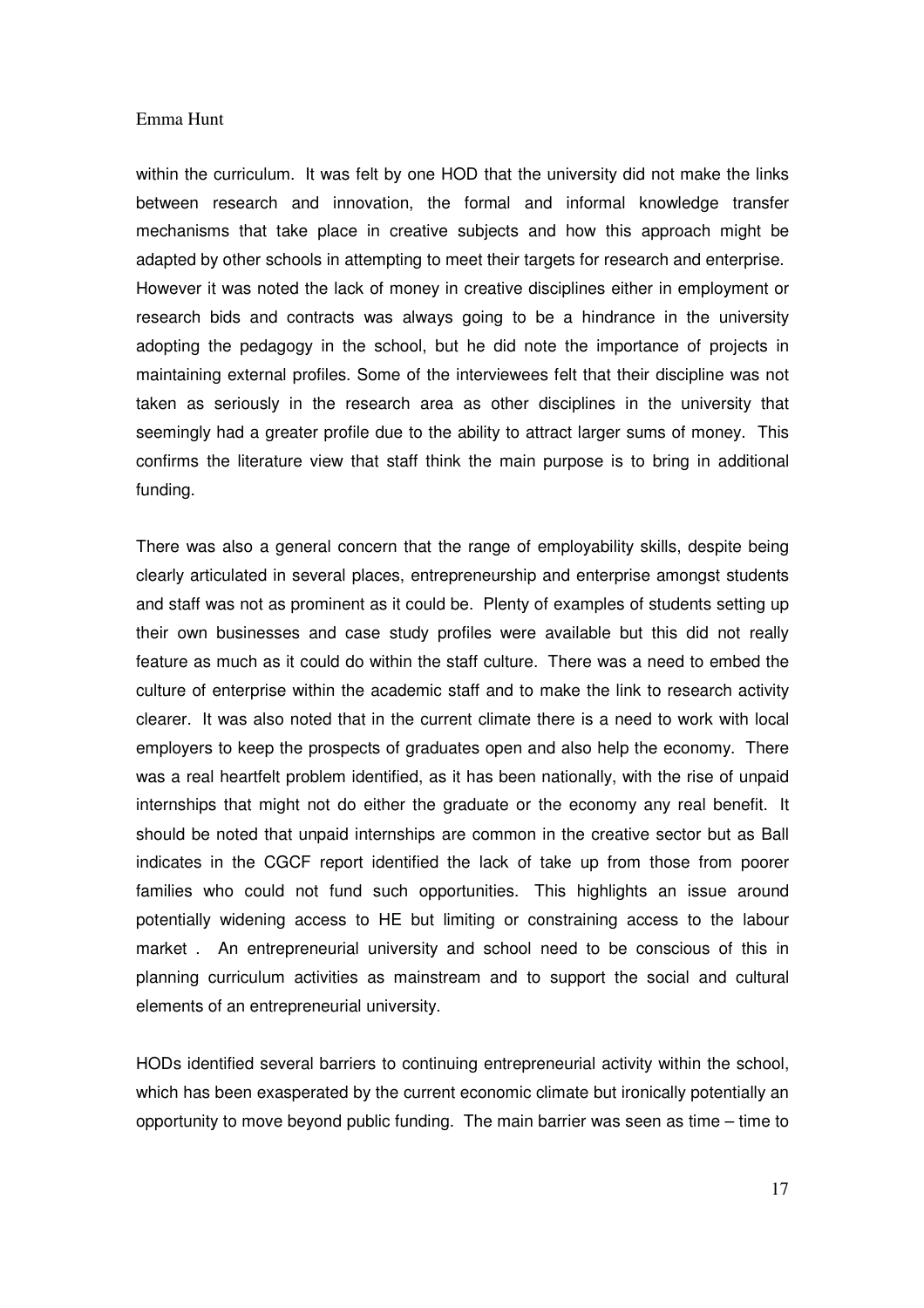do new and innovative work that would be responding directly to the research agenda or the teaching and learning agenda. It was discussed that this might be because of the nascent trajectory of research in art and design and the longstanding commitment by academics. Ideas generation as a key function of the art and design pedagogy also dominated the conversations in the interviews where HODs were not short of ideas to contribute to the development of entrepreneurial activity but felt that ideas and risk taking was often curtailed by the need to meet KPIs and driven by those targets alone. On a brighter note the ideas still continued to be developed including using some of the terminology of other disciplines and apply to art and design, such as Design Parks, instead of science or business parks, Design start ups instead of business start ups and creativity partnerships instead of knowledge transfer partnerships, all these fit in to opportunities to be developed in a interdisciplinary manner.

In the interviews the range of entrepreneurial activity for students and staff was recorded as including:

- The centre for Knowledge Exchange for Digital Media (HEIF funded)
- Crafting the Community Project ( volunteering project)
- Two KTPs with local textile/chemical companies
- Summer schools ( income generation)
- R&D for local company using advanced visualization technology
- Students in incubation units and business start up courses
- Introduction of the 'alternative placement year' for students wishing to take a year out to test a business idea
- Designs for competitions and live project briefs
- Proof of concept awards
- Collaborative ventures funds projects (internal funding for pre KTP activity)
- International franchise of courses ( one remaining after termination of 4 others)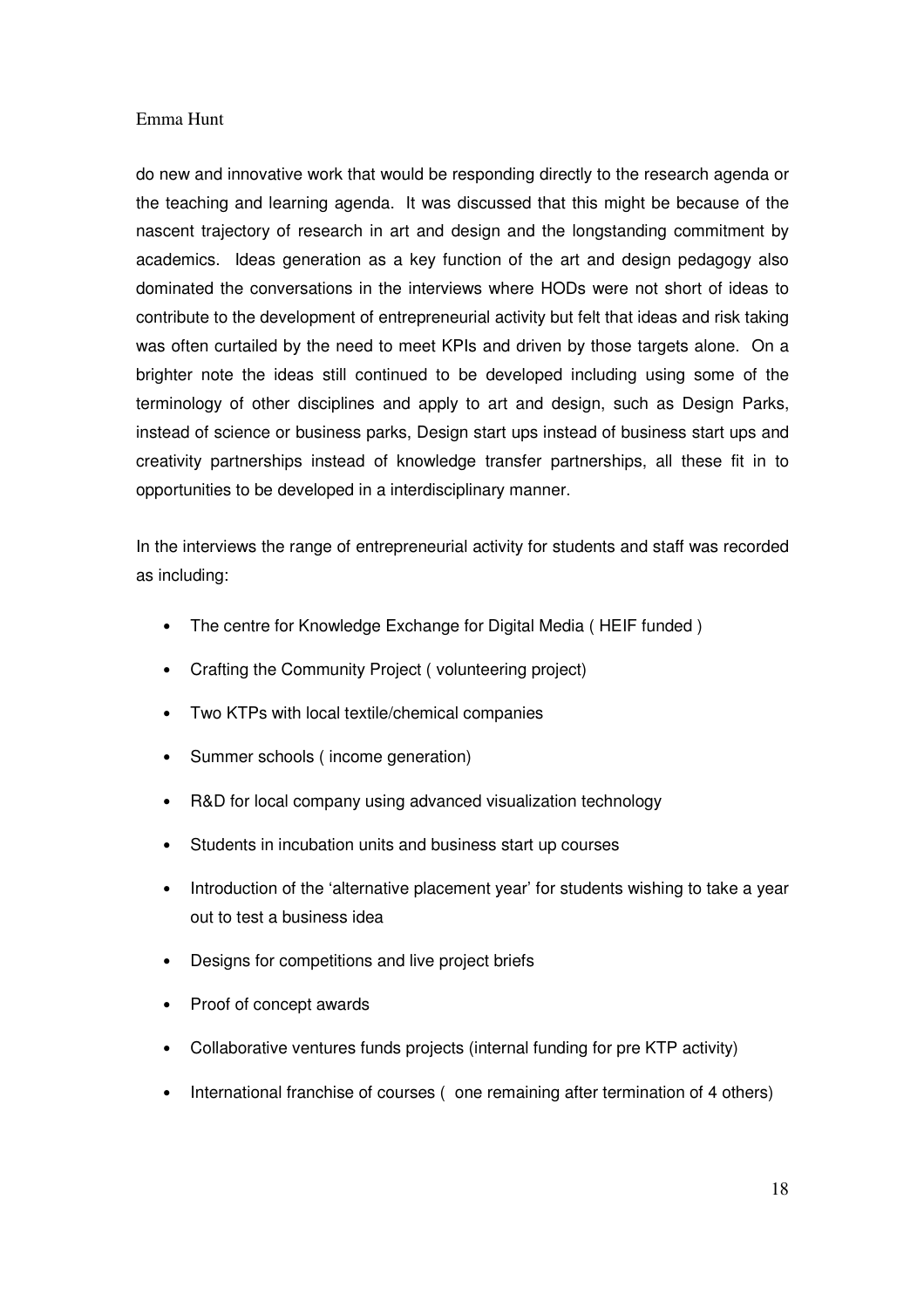- Recruitment of international students
- Master of enterprise ( in conjunction with the Business school)
- MBA( Creative industries) (in conjunction with the Business school)

# **Achievements, Barriers and Opportunities in the School of Art, Design and Architecture.**

The analysis of the case in light of the literature has given the opportunity to probe and critically reflect in a way that as a manager I do not normally have the time to do. Having implemented and followed university policy and developed localized strategies in support of research, enterprise and entrepreneurship it is evident that the case is quite complex. The skills of a 'creative and reflective practitioner' have helped in the analysis to maintain some degree of distance and supported by the use of theoretical frameworks to understand what the case is saying.

The analysis can begin by looking at the key issues emerging in relation to the question : what are the achievements, opportunities and barriers identified in the case study?

Achievements can be listed as

- A range of entrepreneurial related activity ( as described in the bullet points above)
- A clearly articulate strategy emulating from the leadership of the school ( although I can take some credit for this as Dean the real work was done by the director of research and graduate education!)
- Clear messages to staff on the range of appropriate research and professional practice
- Good student engagement with employability agenda
- Good staff engagement with relevant industries
- Building on strong pedagogic traditions to support the vocational discipline
- Providing the 'shop window' for the university for competition wins, community engagement and local identity
- Providing regional engagement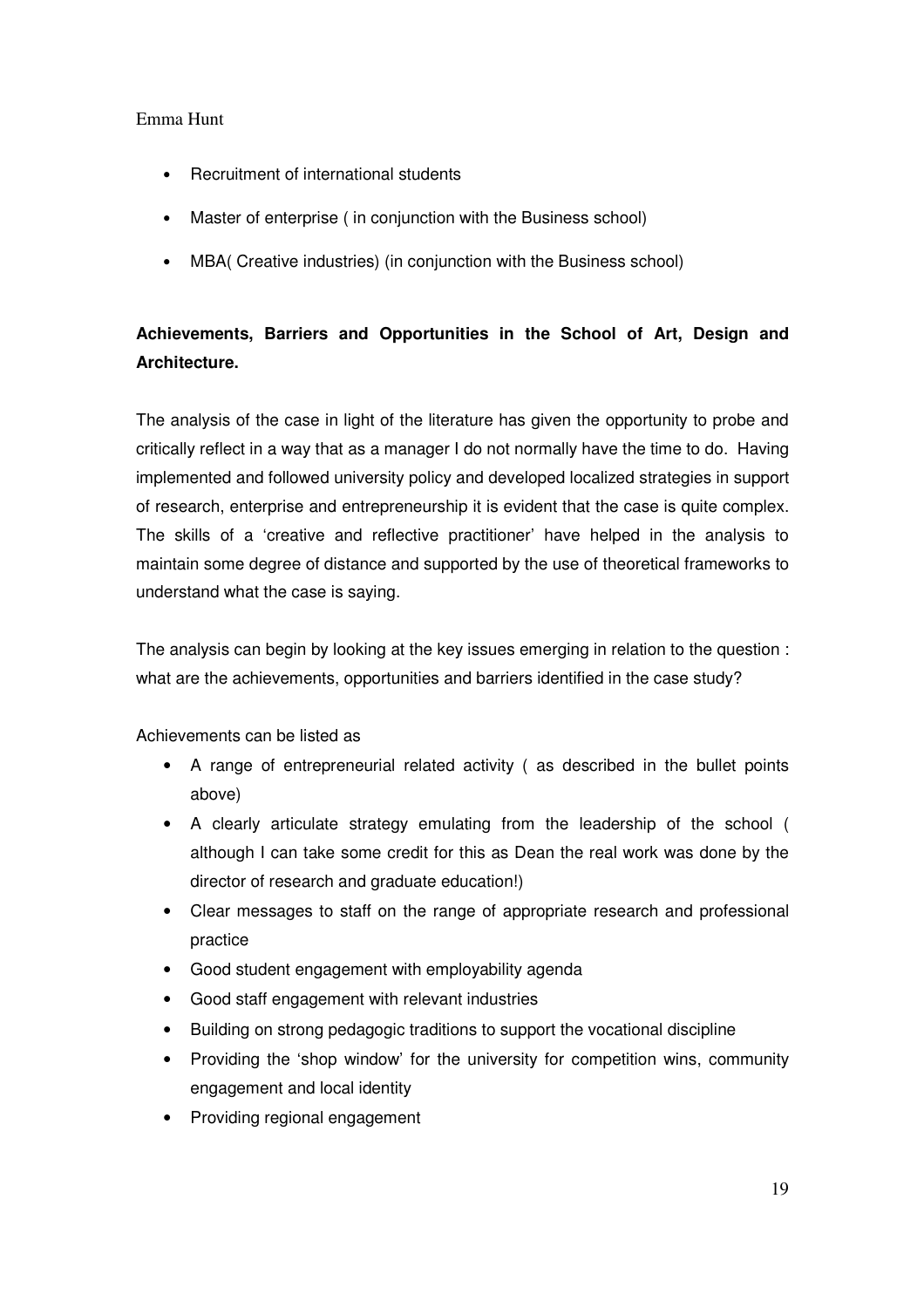- Working with the business school to devise new curriculum areas
- A high number of competition wins by students
- Regularly exhibiting and researching staff
- Introduction of annual research festival that celebrates both staff and students as co learners and researchers and includes enterprise
- Inherent and implicit entrepreneurial teaching in the curricululm at all levels

Opportunities can be listed as:

- Working cross discipline to provide new curriculum areas
- Focusing on the new employment landscape as a way of providing characteristics needed for employment such as self employment, portfolio working and life long learning
- Construction of the Design Park
- Implementing creativity partnerships with local business and other disciplines
- Design start ups and incubation to support others
- Clearer articulation of CPD and full income generation short courses
- Additional vendor awards as a way of supporting industry ( eg Apple accreditation)
- E.learning developments to support creativity and innovation for other disciplines
- Clear articulation of characteristics of entrepreneurship in students being demonstrated across the whole student body
- To diversity income through applied research, commercial R&D, and use of resources
- Engagement of new member of staff to do this in support of academic staff ( post approved)
- Ideas rich and innovative ways around problems
- A devolved revenue system within the university

Barriers can be listed as:

• Not being taken seriously as an academic subject by other disciplines/staff/ types of universities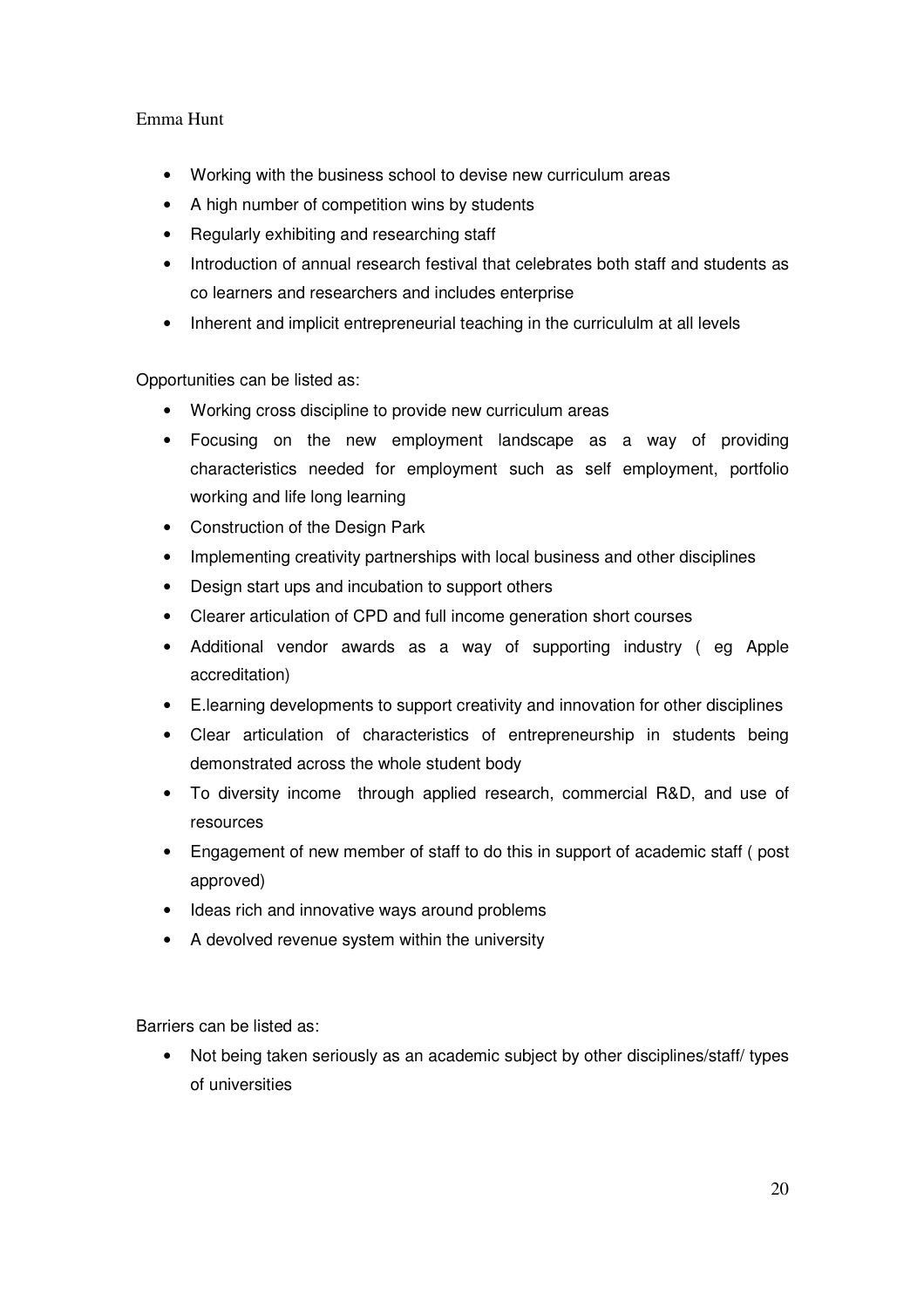- Distributed HE landscape such as specialist colleges and a rise in HE in FE in the art and design sector ( suggestion that this might be more of the same and therefore 'easier' to implement in an FE setting) thus exasperating the perceived value
- Lack of time for staff to write up teaching as pedagogic research to advance understanding
- Lack of time for staff to engage with entrepreneurial activity and misguided notion of ownership of contract by part time staff and those with their own practices
- Lack of money in the research councils to support the application or commercialization of research activity emulating from the arts
- Rise of competition from East in the creative industries and how UK universities are responding to this
- Too quick to resolve a problem and move on rather than making a stance at university level as issue, more likely to resolve locally and accept
- Lack of understanding of financial imperitatives and perception of 'don't charge too much' or ' don't undercut the business we are preparing our students for' leading to localized decision making on what to charge or to do it for free!
- Lack of engagement with the wider university research agenda
- Not taking on own advice, the range of teaching to support creative entrepreneurship is not then used by staff in their own applications
- Students not explicitly understanding the implications of entrepreneurship in their education
- Lack of explicit staff development in this area

Following the Davies 2x2 matrix it is possible to create a template of critical success factors and analyze the case of the school as falling into quadrant B ( high potential but low performance). However from the case study it is clear that staff are very enthusiastic about their achievements and the range of entrepreneurial activities that are being delivered in the school. There are evangelical at times about the role their curriculum and pedagogies have on producing enterprising graduates and will often quote the case ( as in many institutions ) that it is the art and design graduates who take up most of the spaces in the incubation units in comparison to business graduates.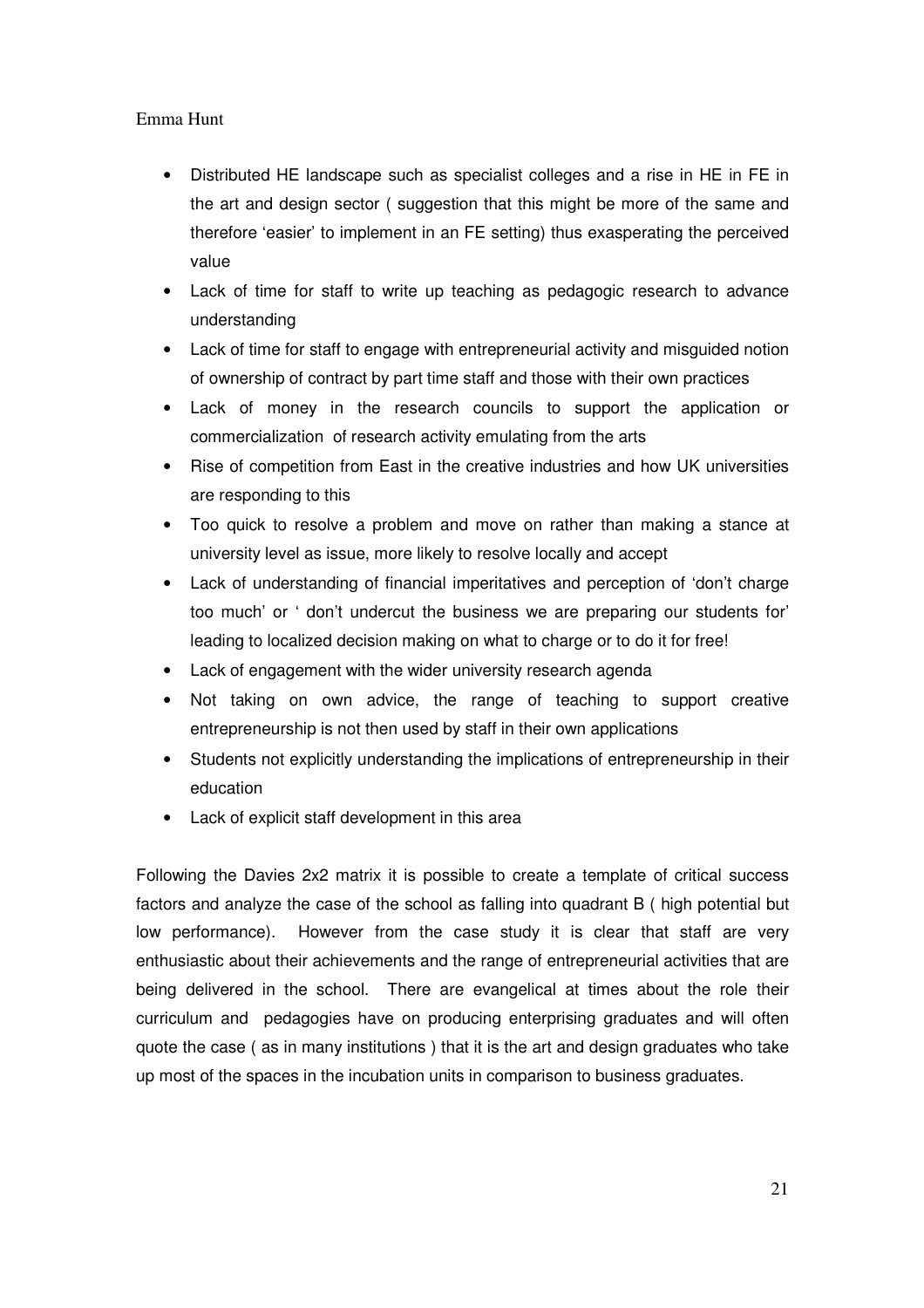However the performance is judged as being low as it does not meet some of the traditional notions for wishing to be entrepreneurial, the main one being the move away from reliance of public funding to be more self directed. In this respect the school performs very badly. It seems that the opportunities are endless in this regard, but still the basis for whether the ideas would produce additional income needs to be carefully considered. The role of a new member of staff, and clear processes need to be developed before embarking further. However the characteristics derived from the curriculum would be worth sharing amongst the broader university. These include the use of teaching practices that engage with the business community, team work, and flexible teaching places and peer review. The ability to be flexible, creative, and ideas driven is clearly an asset for all creative graduates in preparation for the world of work.

Davies argues that there may be reasons why the academic unit has not managed to reach its full potential because of poor leadership, culture, lack of facilitation and time. I do not think this is evident in the case analysis. There is clear leadership, and clear engagement by staff already, time is an issue as academics are delivering more with less but as a result of their own creativity constantly finding ways around new problems. I think the main reason for not realizing the potential has, up until now, been because the strategy of the university was to develop international franchises as the main entrepreneurial component and that the other work was being done despite the strategic direction. Now it can be brought into focus as the direction has changed and franchise agreements are being terminated in favour of developing alternative income streams. This I believe is a key indicator of the school moving in the right direction and will realize its potential in the next few years.

 As a result of the analysis the following critical success factors and actions of the school of art and design can be laid down in the following template, and could be used in the formulation of a university wide entrepreneurial strategy.

| <b>Success factor</b>                                                             |                                                                              |  | action |  |  |  |  |  |  |
|-----------------------------------------------------------------------------------|------------------------------------------------------------------------------|--|--------|--|--|--|--|--|--|
|                                                                                   | Flexibility, adaptability, risk taking and Through the pedagogic approach of |  |        |  |  |  |  |  |  |
| ideas led built into curriculum as a key skill   learning by doing amongst others |                                                                              |  |        |  |  |  |  |  |  |
| for all entrepreneurial activity                                                  |                                                                              |  |        |  |  |  |  |  |  |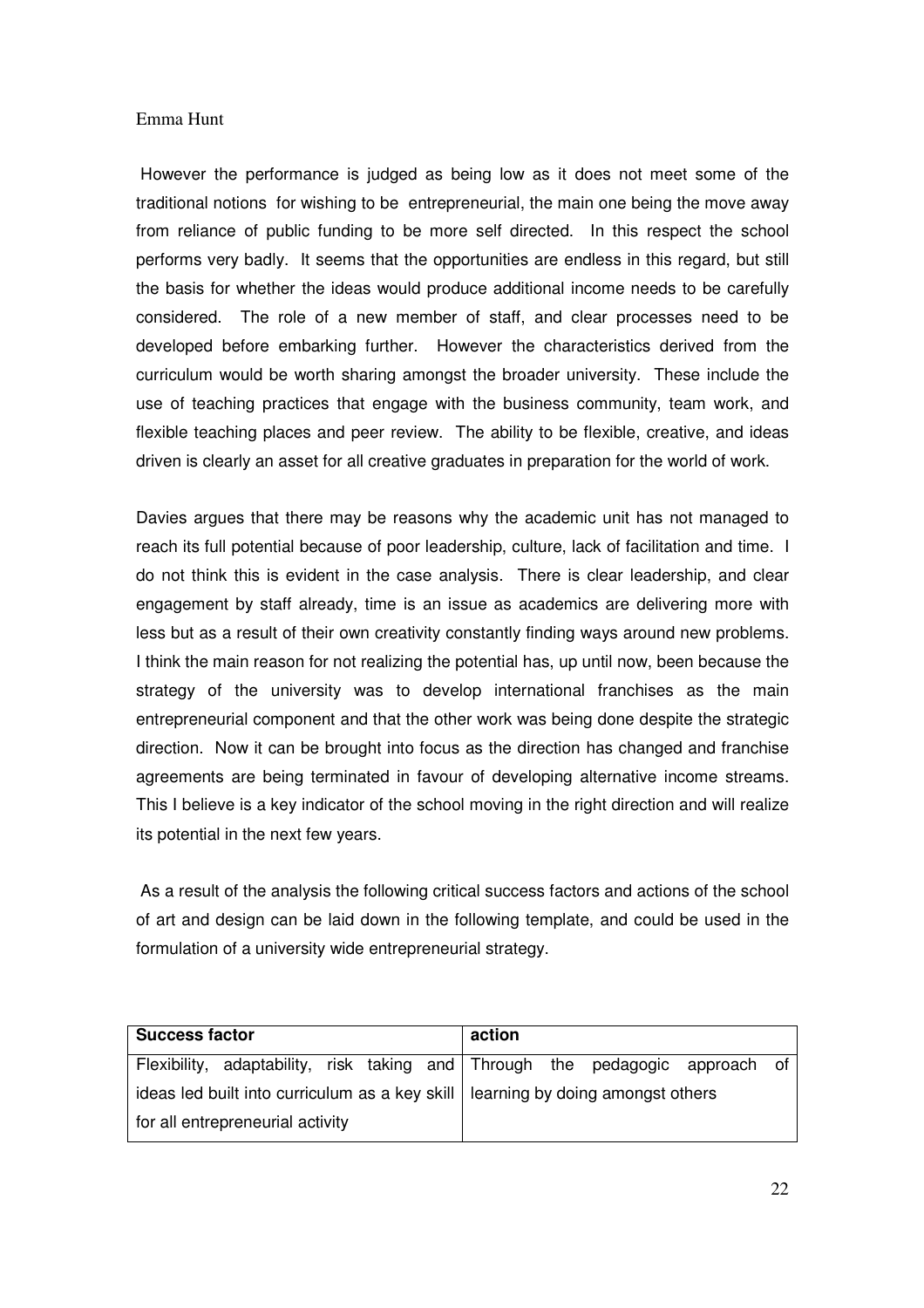| Acknowledgement of<br>οf<br>a<br>range     | Listing of achievements by department and  |  |  |
|--------------------------------------------|--------------------------------------------|--|--|
| entrepreneurial outcomes is better than    | map across to art and design and see what  |  |  |
| none at all – or just financially driven   | can be emulated                            |  |  |
| Reward and acknowledgement of the          | Listing<br>emulated<br>be<br>can<br>across |  |  |
| successful business related<br>range of    | departments to show range and success      |  |  |
| activities                                 |                                            |  |  |
| Time                                       | For all academics to engage appropriately  |  |  |
| Bring businesses into the curriculum in as | Range and scope of different types of      |  |  |
| many different ways as possible and in a   | business engagement                        |  |  |
| non traditional environment to support     |                                            |  |  |
| employability agenda                       |                                            |  |  |
| Discover the power of design as a cross    | Can<br>be emulated cross university as     |  |  |
| disciplinary subject and use the ideas of  | interdisciplinary and mode 2 research      |  |  |
| design parks, creativity partnerships etc  | support. Trail blaze these ideas to be the |  |  |
|                                            | first.                                     |  |  |
|                                            |                                            |  |  |

## **Conclusion**

It can be seen from the case study that there is a need for more interdisciplinary approaches to the literature on entrepreneurial universities that it should not be a silo of 'business' or STEM subjects but one that is embedded in a collective and responsive awareness of creativity across the wider university.

The erosion of the traditional notion of a university purpose and the rise of the concept of the entrepreneurial university alongside the rise in the creative industries has led to the discovery of good practice that could be shared across a wider academic community.

The case study has demonstrated clear characteristics that could be adopted, but still provides further scope for study to provide policy makers and others of the value of this type of work in relation to the economy. This snap shot in essence provides the stimulus for further study. The favourable funding for STEM subjects and the reduced public expenditure for HE generally at the present time provides further need to really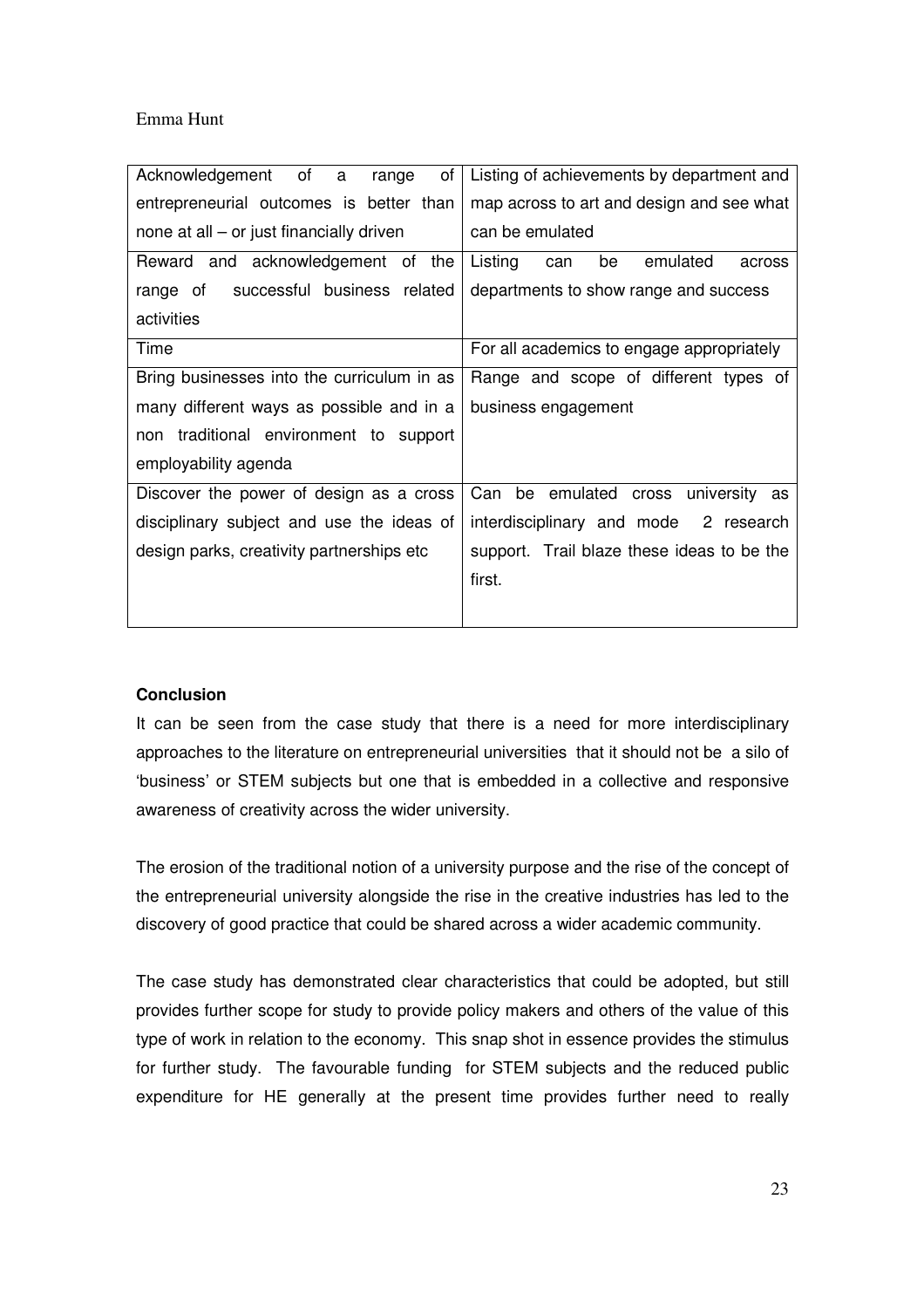investigate how an art and design subject can contribute, and it may be through the exploration of the design discipline and its natural links to STEM subjects.

The rise of the creative industries as being a valuable part of the new economic landscape in the last ten years has helped in part to capitalise on the nature of a creative education, where ever it might be found, although its value was always difficult to attribute due to non traditional ways of working it was difficult to capture the real worth of this elusive industry, however it has become clear that the entrepreneurial characteristics of the creative industries could be harnessed by many local and regional development agencies, universities, and others in providing a new catalyst for the next stage in the development of entrepreneurial universities where the concept of creative entrepreneurship is as common as third mission is today. If creativity is the currency of our time then we need ot really believe that it has no boundaries we should embrace the opportunity to become interdisciplinary and entrepreneurial.

8,265 words Emma Hunt 12 March 2010.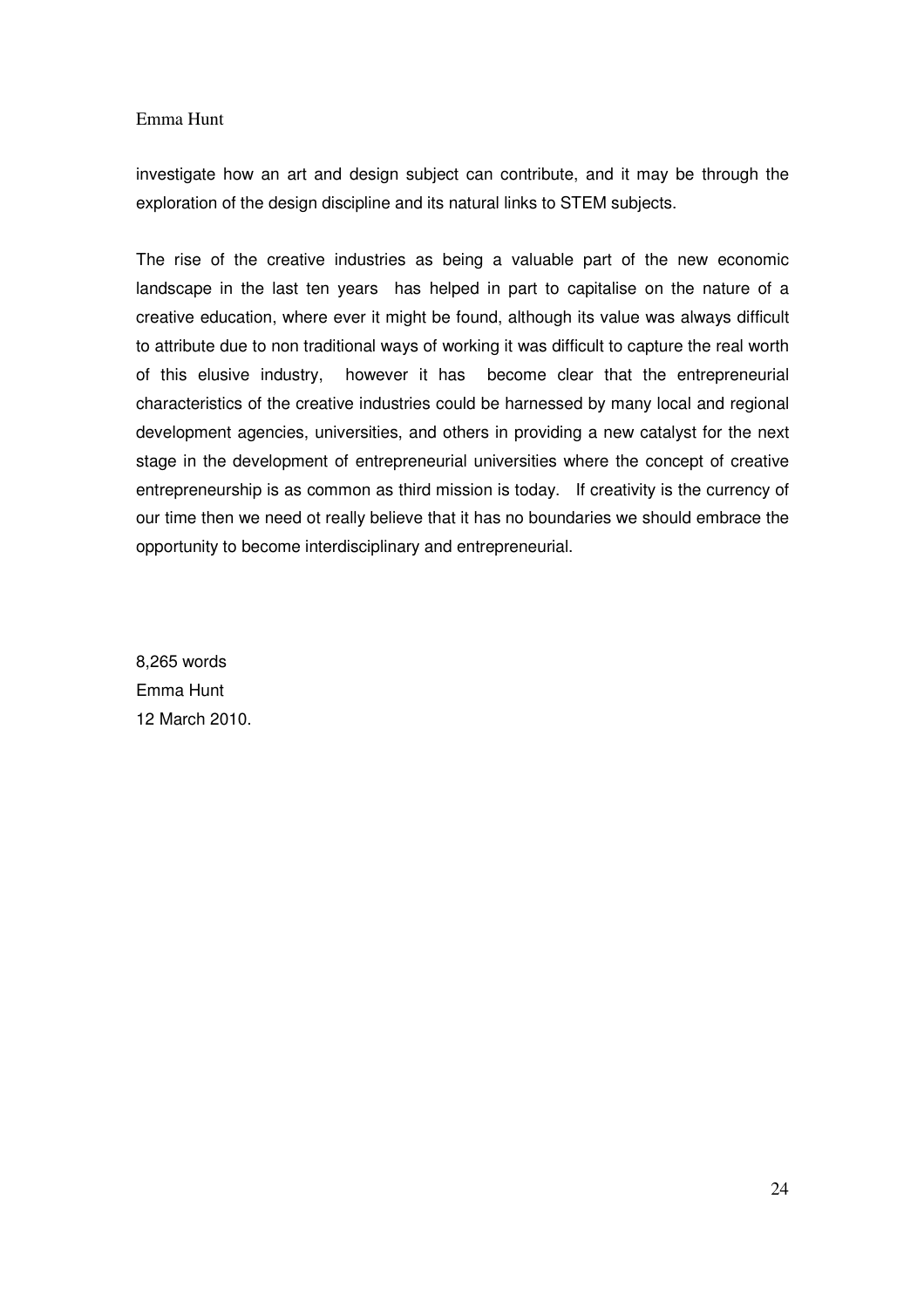## **References**

Ball L, Pollard E, Stanley N ( 2010) Creative Graduates: Creative Futures. IES

Barnett R ( 2005) Reshaping the University. New Relationships between Research, Scholarship and Teaching. OUP and SRHE

Beecher, T.A.T, Paul, R. (2001) Academic Tribes and Territories: Intellectual Enquiry and Culture of Disciplines. The Society for research into Higher Education and Open University Press

Birnbaum, R. (2000) Management Fads in Higher Education. Where They Come From, What they do, why they fail. Jossey Bass

Clark Burton R ( 2008) Creating Entrepreneurial Universities, Organisational Pathways of Transformation. Emerald Publishing Group Ltd.

Creswell J W ( 2007) Qualitative Inquiry and Research Design: Choosing among five approaches. Sage Publications.

Crossick G ( 2006 ) Knowledge Transfer Without Widgets: The Challenge of the Creative Economy. RSA Lecture 31/5/2006

Corner F ( ed) ( 2006) Knowledge Transfer and the Creative Industries ( CHEAD)

Davies J (2001) The Emergence of Entrepreneurial Cultures in European Universities Higher Education Management OECD

Davies J ( 2009) The Entrepreneurial University International Perspectives. ICHEM November 2009

Deem R ( 2001) Globalisation , New Managerialism, Academic Capitalism and Entrepreneurialism in Universities: Is the local dimension still important Comparative Education Vol 37 no 1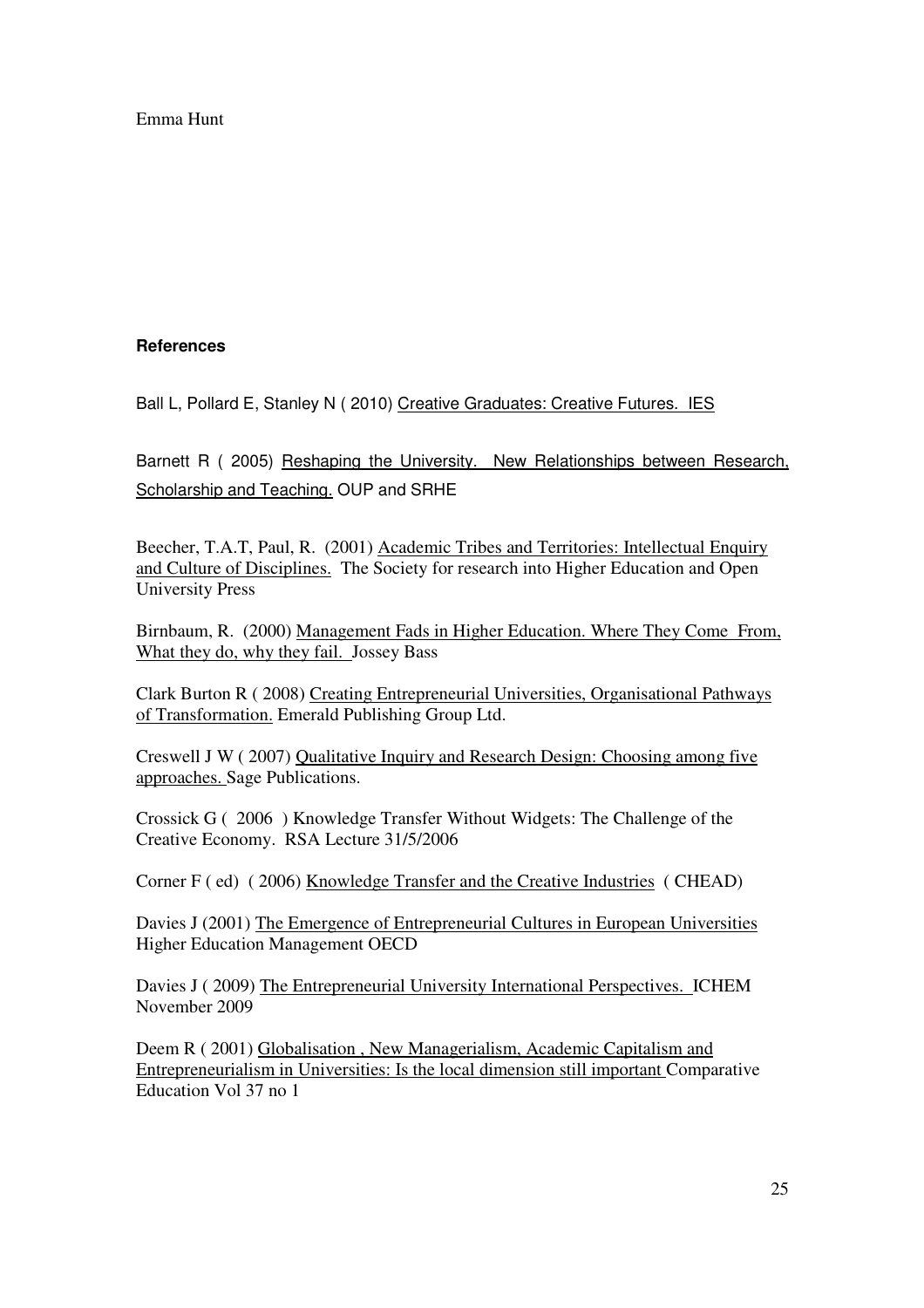Deem R, Hillard S, Reed M (2007) Knowledge, Higher Education and the New Managerialism. The changing management of UK universities. OUP

Florida R ( 2005) The Flight of the Creative Class Harper Collins.

Gibb A, Hannon P ( 2006) Towards the Entrepreneurial University. Towards the Entrepreneurial University. NCGE

Henderson R, Robertson M.( 2000) Who wants to be an entrepreneur? Young Adult attitudes to entrepreneurship as a career. Career Development International. MCB Press

Kirby D ( 2006) Creating Entrepreneurial Universities in the UK. Applying Entrepreneurial Theory to Practice. Journal of Technology Transfer.

Maskelll, D and Robinson, I (2002) The New Idea of a University. Imprint Academic

Oakley K ( 2008) Fine Art Graduates Destinations . NESTA

Slaughter L, Leslie H ( 1997) Academic Capitalism, Politics, Policies and the Entrepreneurial University. The John Hopkins Press.

Shattock M ( 2003 ) Managing Successful Universities. SHRE and OUP

QAA (2008) Benchmark Statement for Art and Design . QAA

Wallace, M and Wray A (2006) Critical Reading and Writing for Postgraduates. Sage Publications.

Wolf A (2002) Does Education Matter? Myths about Education and Economic Growth Penguin Books.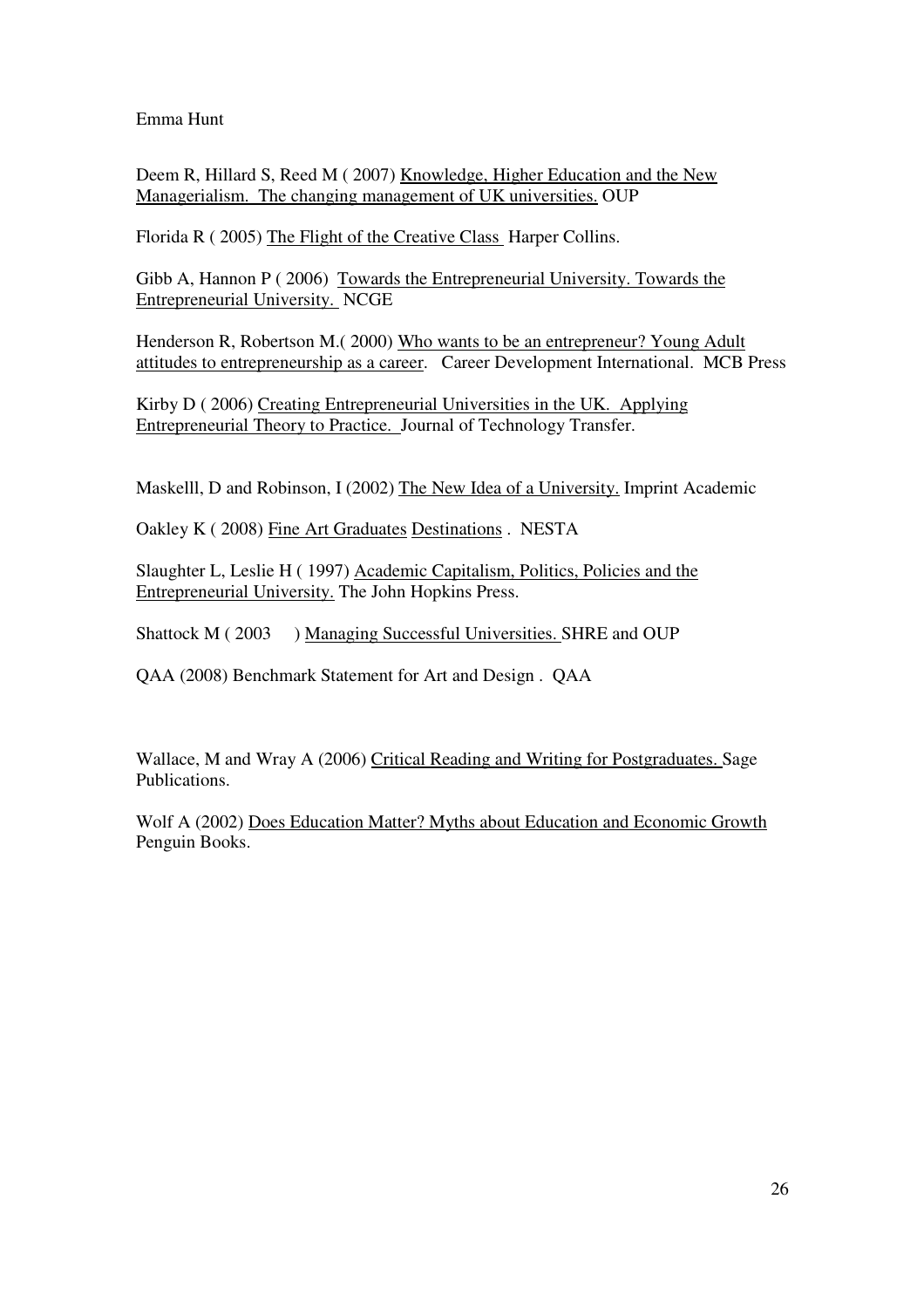# **Appendix One**

# **Creative Graduates : Creative Futures – National Data and University of**

# **Hudderfield Data.**

Usefulness of work placement experience:

| Work placement experience                  | University of Huddersfield | Overall survey |
|--------------------------------------------|----------------------------|----------------|
| Yes, as part of course                     | 31.4%                      | 22.5%          |
| Yes, not as part of course                 | 16.9%                      | 18.0%          |
| Yes, both as part of course and separately | 0.0%                       | 1.7%           |
| No work placement                          | 51.7%                      | 157.7%         |

| Usefulness of placement | University of Huddersfield | Overall survey |
|-------------------------|----------------------------|----------------|
| Not at all useful       | $1.8\%$                    | 4.0%           |
| Not very useful         | 14.3%                      | 10.9%          |
| Fairly useful           | 26.8%                      | 36.8%          |
| Very useful             | 57.1%                      | 48.3%          |

Perception as to how well the course prepared graduates for the world of work

|                         | University of Huddersfield | Overall survey |
|-------------------------|----------------------------|----------------|
| Not at all well         | 7.6%                       | 15%            |
| Not very well           | 26.1%                      | 33%            |
| <b>Fairly well</b>      | 50.4%                      | 43.7%          |
| Very well               | 16.0%                      | 8.4%           |
| Total positive response | 66.4%                      | 52.1%          |